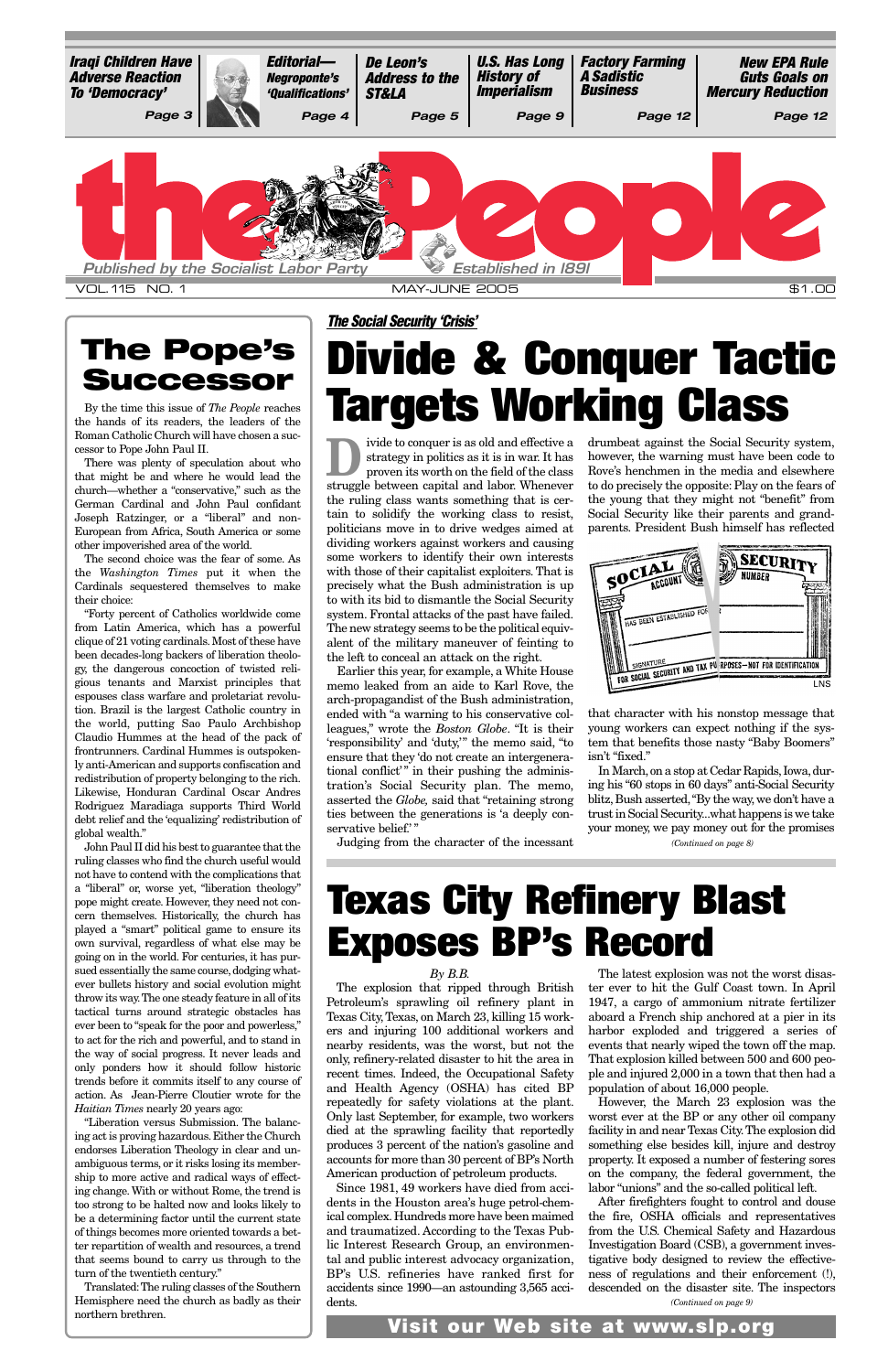### **Alienation (1)**

Michael James' article "Marx on Alienation" was just fantastic! The section "Alienation From Nature" was just so true—the loss of wonderment at nature. Ancient Chinese philosopher Lao Tsu wrote some 2,500 years ago in his *Tao Te Ching*:"When men lack a sense of awe, there will be disaster...." How often I have read that and thought how true that is.

> Joe Randell Bellingham, Wash.

### **Alienation (2)**

An outstanding article on alienation. By the author's permission will make my modest attempts to have it reprinted here. Thanks to Michael James with "We want some more."

### Severino Majkus Croatia

*[Articles printed in* The People*, unless reprinted from another source, may be freely reprinted with proper credit,i.e.,the name of this publication and the date of the issue in which the article appeared.]*

### **Alienation (3)**

The article "Marx on Alienation" by Michael James reminds me of a song sung and partially written by the late sixties satirist Alan Sherman—"Automation" (sung to the tune of "Fascination"). It tells how his wife was replaced by a machine. She's only human, and that's obsolete. Here are the final words to the song.

Chuck Wolfsfeld Philadelphia, Pa.

*[Unfortunately,the amusing lyrics that our reader included are copyrighted material that we may not reproduce without permission and expense.]*

### **Lynne Stewart**

As a recent subscriber I commend your support of civil liberties and the Bill of Rights in the face of the Bush administration's assault.

I was therefore surprised that your paper has not defended civil liberties attorney Lynne Stewart who was recently convicted of aiding terrorists and violating government regulations. Not only that, but your paper hasn't even men-

tioned her case.

As you may know, Ms. Stewart was prosecuted by former attorney general Ashcroft for the real purpose of intimidating left-wing and progressive attorneys. Not only that, but her conversations with her client were being secretly videotaped in direct violation of the Sixth Amendment.

Your response to all this has been silence. Remember the motto "An injury to one is an injury to all."

> Martin Rosner Brooklyn, N.Y.

*[We are in total sympathy with the view that Ms. Stewart's conviction violated not only the Sixth, but also the First, Fourth and Fifth Amendments of the Constitution. The law she broke is as reactionary, antidemocratic and anti-American as they come.It is worth pointing out, however, that some of the specific violations for which she was convicted and will be sentenced in July were transgressions against measures adopted not by the Bush administration,but by the Clinton administration.*

*That said, fighting to repeal a repugnant law, or violating one when there is no alternative for avoiding a danger or defending a right, is one thing, but deliberately violating an obnoxious and dangerous law in the naive expectation that it will not come back* *to bite you and heedless to the probable consequences is just plain foolish. If the purpose of the regulations she ignored is to intimidate lawyers away from representing unpopular clients or unpopular causes, as the National Lawyers' Guild and other "progressive" attorneys have argued, Ms. Stewart's reckless disregard for those obnoxious restrictions has probably done as much to guarantee that result as the Bush or any other administration could hope for.*

*Foolhardiness may inspire pity when it does no harm, but it does not perform a useful service and is worse than useless when it comes to mounting an effective defense against the onslaught on our rapidly disintegrating civil rights. Hopefully more competent and clearer-thinking attorneys than Ms.Stewart will join in her almost certain appeal to a higher court and succeed in undoing some of the Clinton-Bush damage to the Bill of Rights and rescue Ms.Stewart*

### **Pure No More**

In the *Communist Manifesto* Marx and Engels wrote that "all that is holy is profaned" by capitalism. The most recent casualty is the concept "as pure as mother's milk."

> $\Box$  \$5 for a 1 year sub  $\Box$  \$8 for a 2 year sub  $\Box$  \$10 for a 3 year sub **\$9 for a 1 year sub by first-class mail**

A recent study, the first ever for perchlorate in breast milk, found otherwise.The Texas Tech University's Institute of Environmental and Human Health reported that "virtually all" samples of woman's breast milk were contaminated by perchlorate, a component of rocket fuel.Average levels were five times higher than in cow's milk. Perchlorate impairs thyroid function. Infants and fetuses are the most vulnerable to these effects.

### **Next, the Alphabet?**

Chapter XXXVII of *Capital* is "Expropriation of the Agricultural Population of the Land." In it Marx noted the enclosure and expropriation of the "common," communal property, in England. It began as "individual acts of violence" in the 15th century; by the 18th century Parliament passed laws to allow "the theft of the people's land."

Now Nissan North America Inc.has sued Audi of America Inc. over Audi's planned use of the letter Q as a prefix to the name of a new line of SUVs. Nissan has been using Q for its Infiniti line since 1989. "Let's forget, for a moment, that somebody else already owns that letter," the AP reported. "According to the U.S. Patent and Trademark Office, Q is registered by Eller Industries Inc., a wireless technology company outside Boulder, Colo."

Wait a minute! Let's not forget that. Expropriating the alphabet? Followed to the logical conclusion, if all letters were registered, royalties might be required before saying, writing or publishing anything beyond a primordial grunt.

### **Sovereign of Sovereigns**

The so-called missile defense system requires the faith of a true believer. Canada's government recently decided it wants no part of this Rube Goldberg scheme. That's too bad, according to outgoing U.S. Ambassador to Canada Paul Celluci. "We simply cannot understand why Canada would in effect give up its sovereignty...to decide what to do about a missile that might be coming towards Canada," Celluci said. Despite membership in NATO, Canada is not the most likely target of missile attack. The United States is. Stripped of diplomatic doubletalk, Celluci means Canada has no sovereignty. The United States will do whatever it wishes wherever it wishes, like trying to shoot down missiles in Canadian airspace.

### **Messages From the Future?**

In its effort to build a nuclear waste dump at Yucca Mountain, Nev., the Energy Department has trumped science fiction, solving the problem of time travel! *The New York Times,* citing employee emails, stated that one DOE report certified instruments had "been calibrated before the procedure was performed, and even before the equipment was received." If that's not true, then the DOE was lying. Imagine that! But not to worry, the DOE now says the revelations "are not likely to discredit or bring into question" important "scientific" conclusions about the dump. That's reassuring. The DOE has always said the dump is safe—to contain wastes longer than *Homo sapiens* have been around.

### **Nuclear Terrorism**

The Bush regime is ranting and raving over the few nuclear weapons Kim Jong Il's dictatorship claims to have and those that the U.S. claims Iran's theocracy seeks to build. A recent AP-Ipsos poll showed that the American public, overwhelmingly working class, is concerned about the very existence of nuclear weapons. According to the Associated Press, "two-thirds of Americans say *no* nation should have nuclear weapons, *including the U.S....* (emphasis added). For the record, the United States has about 5,000 active nukes. Fortunately all are in the hands of a ruling class that would never use them. Remember Hiroshima and Nagasaki the only nuclear attacks in history?

### **Birds of a Feather**

Politicians constantly raise funds to keep themselves in office. In March, U.S. Rep. Dennis Cardoza (Merced, Calif.) and U.S. Rep. Richard Pombo (Tracy, Calif.) held a joint fundraiser, at \$1,000 a head, and will split the take. It makes sense. Although Cardoza is a Democrat and Pombo is a Republican, their real constituents are the capitalist class.

*—Paul D. Lawrence*

### hammer blows



### 61 pp.—\$1.25 (postpaid)

NEW YORK LABOR NEWS P.O. Box 218, Mtn. View, CA 94042-0218

| PHONF     |  |
|-----------|--|
|           |  |
| STATE /IP |  |
|           |  |

the People **P.O. Box 218, Mountain View, CA 94042-0218**

### **A sample copy of** *The People* **is your invitation to subscribe.**

### letters to the People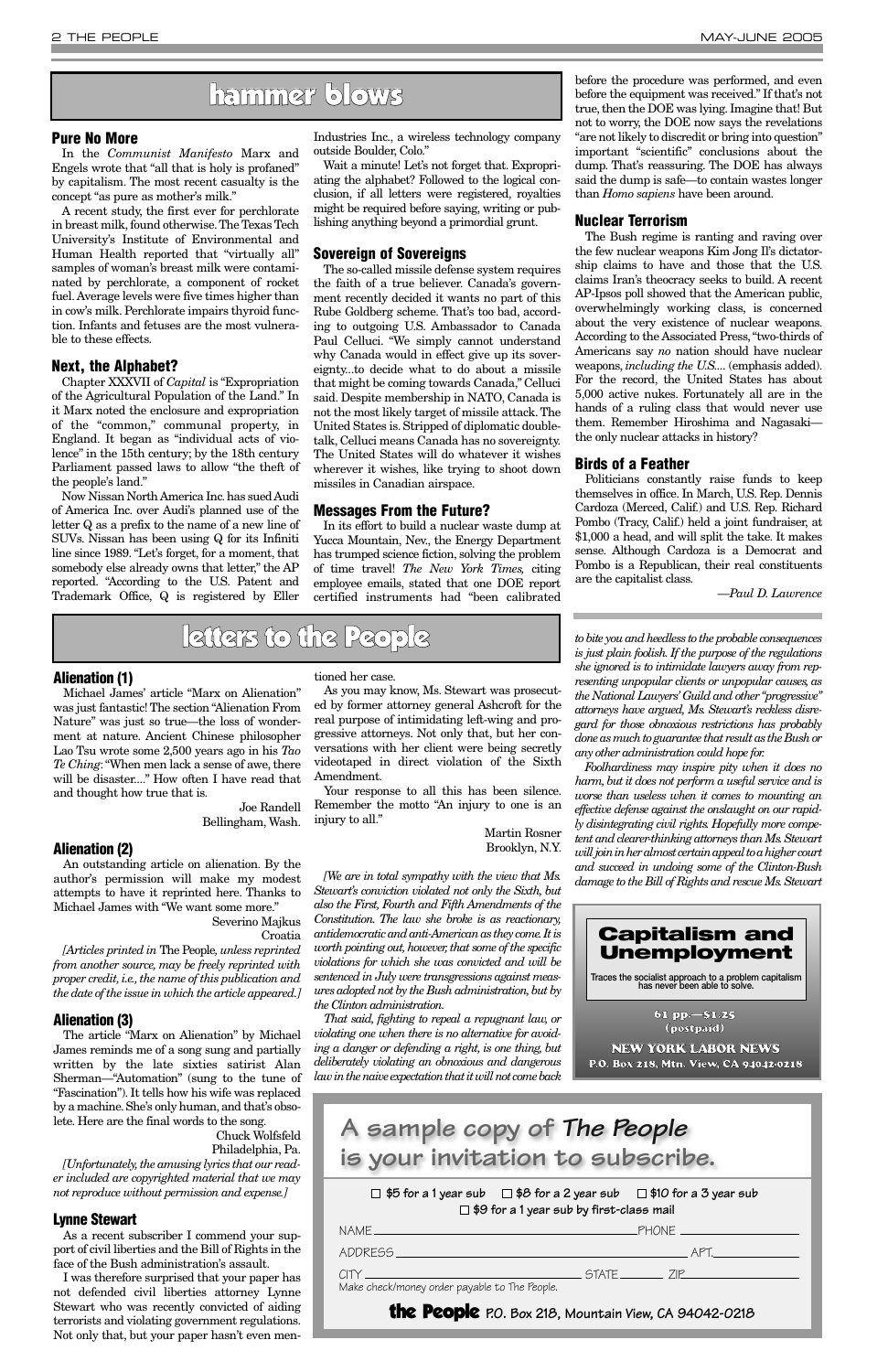### *By Michael James*

Webster's defines *euphemism* as the "substitution of an inoffensive term for one considered offensive." Euphemistic language is designed to conceal truth and to soften the impact of a statement. It is a subtle and somewhat sophisticated communications tool, allowing the speaker or writer to say something without really saying it, to make the point without provoking or exciting the target audience.

There are, for example, two key euphemisms that cloak and conceal the reality of bourgeois rule in America. These two euphemisms are mere words, small words at that, but they work marvelously to mask, to mystify, to mislead. In other words, our corporate ruling class maintains power with military and police might but also with words. Consider the way that the working class is duped, swindled and led into false consciousness by the following two euphemisms. The first euphemism, which helps to prolong capitalism and mentally enslave the working class, is served up daily in the corporate media, but a recent editorial in *U.S. News & World Report* serves as a specific example. Editorialist Michael Barone credits George W. Bush with "a breathtakingly ambitious goal: to bring democracy to the entire world." This is euphemism number one: *democracy*. Sometimes corporate spokespersons such as Bush or Barone use related euphemisms such as *freedom* or *liberty*. But what they really mean is *capitalism*.

Now let us take Michael Barone's sentence and revise it so that he accurately credits Bush with

"a breathtakingly ambitious goal: to bring capitalism to the entire world." Now it rings true.

I raq's children are having an adverse reaction to the Bush administration's effort to impose "freedom" and "democracy" on that country. Tragically, acute malnourishment is raq's children are having an adverse reaction to the Bush administration's effort to impose "freedom" and "democracy" on that increasing among Iraqi children, threatening lifelong physical and mental disabilities or death.

> The point is that capitalism has little to do with democracy or freedom or liberty. Genuine democracy,with a just and humane allocation of natural and social wealth, would pose a grave threat to capitalist-class accumulation of profit.

> What Bush and other corporate gangsters really want to impose upon the world is capitalism's brutal exploitation of labor, degradation of the natural environment and class conflict. No worker in his or her right mind would embrace that agenda. So Bush and Barone and other bourgeois spokespersons dress up ruling-class politics with pretty words guaranteed to dupe the working class. After all, who can oppose democracy, or liberty, or freedom? Barone continues his euphemistic gushing: "Bush means to spread liberty around the world. And by force of arms when necessary." Again, a slight and simple revision of his statement gives it honesty and integrity: "Bush means to spread capitalism around the world. And by force of arms when necessary." Note that Barone does not question or criticize, much less condemn, this "force of arms." He serves capitalism well by endorsing U.S. aggression abroad. Indeed, any nation that opposes the spread of "democracy," meaning the spread of U.S. business interests and the ability of the corporate ruling class to globalize, appropriate and exploit, will pay a severe price. Marx analyzed it beautifully:

> "The bourgeoisie, by the rapid improvement of all instruments of production, by the im-

### *By Donna Bills*

*The Washington Post* reported last November that a study by the U.N. Development Program, Norway's Institute for Applied International Studies, and Iraq's Health Ministry found that children age five and under were increasingly suffering from acute malnutrition. The study cited an increase from 4 percent before the war to 7.7 percent last year—roughly 400,000 children. (During the embargo years, the malnutrition rate had reached 11 percent but had steadily declined with the Oil-for-Food program.) The results of the study were reported to the U.N. Human Rights Commission in March by Jean Ziegler, a Swiss professor and U.N.special rapporteur on the right to food.

Predictably, the U.S. State Department says the report is "open to doubts." To refute the study, State

Department spokesman Adam Ereli cited the government's efforts to screen children for malnutrition; vaccinate Iraqi children and pregnant women; and distribute high-protein biscuits, vitamin and mineral supplements to children and pregnant and nursing mothers. (United Press International, March 30) If the

government's efforts to stave off hunger in Iraq are as "successful" as they are in the United States, then we have no doubt that there is truth in the study's findings.

What isn't open to doubt, however, is the cause of malnourishment among Iraqi chil-



dren. In addition to the violence and disruption of social services brought on by the war and the resulting insurgency, health experts say dirty water and unpredictable electricity needed to boil water and run sanitation plants con-

tributes to poor health, including chronic diarrhea that can rapidly deplete a small child's body of nutrients.

Another cause is poverty. Since America's capitalist government began "liberating" Iraq, unemployment has shot up, preventing many Iraqi citizens from obtaining adequate food for their families and creating a serious protein deficiency in

> the young. *The Washington Post* reported Kasim Said, an unemployed day laborer, as saying, "Things have been worse for me since the war. During the previous regime, I used to work on the government projects. Now there are no projects."Kasim Said's oneyear-old son weighs only 11 pounds and is hospitalized. Doctors recommend his young son be given Isomil, a nutritional supplement. Isomil, however, can cost \$7–\$10 a can when it can be found, but when he finds work, Kasim Said earns only \$10–\$14 a day.

There was much suffering under Saddam Hussein's tyranny.But capitalist America has done little to alleviate, and much to aggravate, that suffering. In its insatiable appetite for world markets and spheres of influence, and despite its pretense of democracy and freedom, our country has substituted one form of tyranny for another in Iraq. As with Saddam Hussein,

it is a tyranny characterized by class divisions, violence and economic deprivation. Rather than protecting and nurturing its youngest citizens, capitalism destroys them—biscuits and vitamins notwithstanding.

# <span id="page-2-0"></span>*Iraqi Children Have Adverse Reaction to 'Democracy'*

## *Bush Concealing Imperialist Goals Behind Democratic Rhetoric*



*The People* (ISSN-0199-350X), continuing the *Weekly People*, is published bimonthly by the Socialist Labor Party of America, 661 Kings Row, San Jose, CA 95112-2724.

Periodicals postage paid at San Jose, CA 95101-7024. Postmaster: Send all address changes to *The People*, P.O. Box 218, Mountain View, CA 94042-0218. Communications: Business and editorial matters should be addressed to *The People*, P.O. Box 218, Mountain View, CA 94042-0218. Phone: (408) 280-7266. Fax: (408) 280-6964.

Access *The People* online at: www.slp.org. Send e-mail to: thepeople@igc.org.

Rates: (domestic and foreign): Single copy, \$1. Subscriptions: \$5 for one year; \$8 for two years; \$10 for three years. By firstclass mail, add \$4 per year. Bundle orders: 5–100 copies, \$16 per 100; 101–500 copies, \$14 per 100; 501–1,000 copies, \$12 per 100; 1,001 or more copies, \$10 per 100. Foreign subscriptions: Payment by international money order in U.S. dollars.

AB CAP for *The People*

*(Continued on page 8)*

**'Iraqi health officials like to surprise visitors by pointing out that the nutrition issue facing young Iraqis a generation ago was obesity. Malnutrition, they say, appeared in the early 1990s with U.N. trade sanctions championed by Washington to punish the government led by President Saddam Hussein for invading Kuwait in 1990.'**

**—***The Washington Post*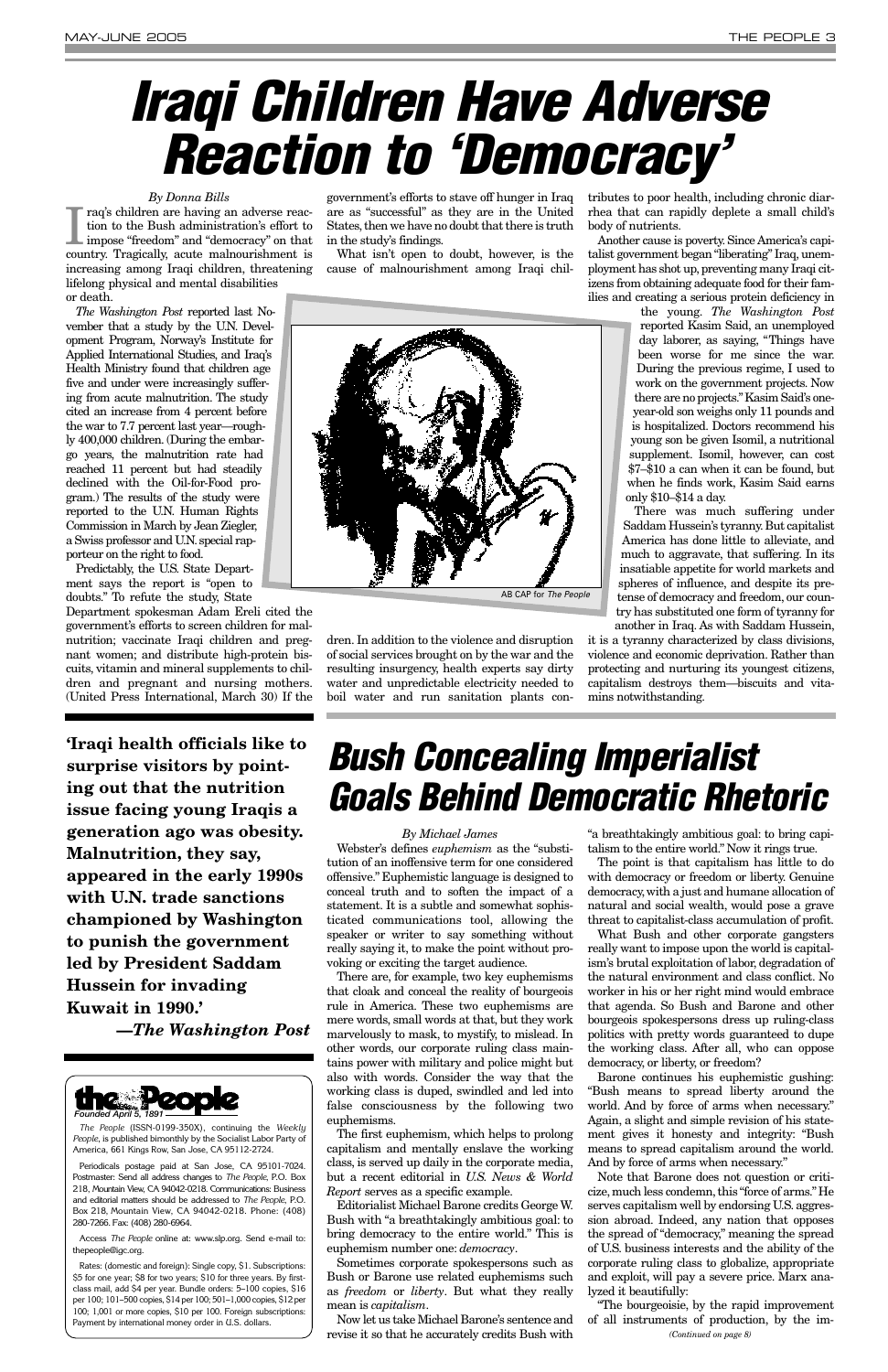John Negroponte is President Bush's choice to become the country's director of national intelligence (DNI), a newly created post that will oversee the activities of all federal police and spy agencies.



Negroponte is a career "diplomat," whose critics link his name to some of U.S. capitalism's most nefarious activities abroad since the 1960s, when he was posted at the U.S. Embassy in what was then Saigon. From 1964 to 1968, for example, Negroponte was a political officer at the U.S. Embassy in Vietnam. That was a period that

saw extrajudicial executions and gross human rights abuses by U.S. forces, as well as massacres by the notorious "Tiger Force" from the U.S. Army's 101st Airborne Division.

From 1981 to 1985, Negroponte served as ambassador to Honduras for President Reagan, who needed someone he could trust to coordinate his administration's sinister policies in Central America. Negroponte's embassy coordinated Reagan's illegal Contra and Central Intelligence Agency war against Nicaragua, which was based in Honduras. It also assisted the CIA's work with the death squads that scourged El Salvador and worked with a secret Honduran army intelligence unit called Battalion 316, whose mission was to keep Honduras free of opponents of U.S. policy in Central America.

"Battalion 316 used shock and suffocation devices in interrogations," the *Baltimore Sun* reported 10 years ago. "Prisoners often were kept naked and, when no longer useful, killed and buried in unmarked graves." The *Sun* then added: "...Declassified documents and other sources show that the CIA and the U.S. Embassy [in Honduras] knew of numerous crimes, including murder and torture, committed by Battalion 316, yet continued to collaborate closely with its leaders." Hundreds of Honduran citizens "were kidnapped, tortured and killed" by Battalion 316, the newspaper said.

During his tenure in Honduras, Negroponte also supervised the creation of El Aguacate Air Base, where the Contra cutthroats were trained and which was used as a secret detention and torture center. He often dined with Honduran Gen. Gustavo Alvarez Martinez, "who as chief of the Honduran armed forces personally directed Battalion 316," according to the *Sun*.

Alvarez received increased U.S. support even after he privately let the previous U.S. ambassador, Jack R. Binns, know he was in favor of human rights abuses. Last March, *The Washington Post* reported that Alvarez once told Binns that "'extralegal' methods might be necessary to 'take care' of subversives, declassified State Department documents show. He praised the 'Argentine method' of dealing with the problem."

Negroponte's reports to Congress consistently whitewashed the human rights "performance" of the Honduran Army, enabling the Reagan administration to hone its "Big Lie" propaganda technique adapted from the repertoire of the likes of Hitler and Goebbels—vis-à-vis its dealings with Honduras. In 1983, Reagan awarded Alvarez the Legion of Merit for "encouraging the success of democratic processes in Honduras."

In April, *The Washington Post* reported that Negroponte and Alvarez "typically met once a week, and sometimes several times a week. Although the Honduran military had ostensibly turned over power to a civilian government headed by President Roberto Suazo, Negroponte and the U.S. Embassy viewed Alvarez as the go-to person on security matters."

Negroponte claims he knew nothing of the death squads and torture that were right under his nose. But if he did not actually direct such activities himself, he undeniably associated with those who did.

Today, after 20 years of investigations by many in the Western media, by the Honduran government itself in the years since the death squads of Battalion 316, and even by the CIA and some in Congress, the public record clearly reveals Negroponte as a hoodlum. His world-renowned reputation as

a human rights abuser and henchman for capitalism puts his appointment and confirmation beyond the pale of normal practice in such matters.

As *The People* has observed before, "In capitalist America, the installation of heads of departments of government is primarily a function of the ruling class. It is a truism that people nominated to be heads of those departments are not judged qualified or unqualified on the basis of their dedication to democratic principles or their record of service to the people.They are judged on the basis of their demonstrated dedication to the capitalist state and their record of service to the overall interests of the class that owns and controls America."

<span id="page-3-0"></span>

By selecting John Negroponte for the post of top cop and spymaster for American imperialism, the Bush administration is sending a message to the world and its working classes. It is the message that was spoken by events at Guantanamo Bay, Abu Ghraib, in Honduras and elsewhere: "We will stop at nothing to gain our end. Cross us and we will resort to every means in the vast arsenal of the Central Intelligence Agency, the Federal Bureau of Investigation, the National Security Agency and the several armed forces of the Department of Defense."

Negroponte's "qualifications" for the job of director of national intelligence speak very loudly. Indeed, they scream the message that workers must hasten to organize for and successfully establish the economic democracy of socialism—for it is the only viable alternative to the barbaric road down which capitalism is presently dragging humanity.

*—K.B.*

*Space limitations prevented us from reprinting the following review of Arthur Miller's* Death of a Salesman *in our last issue.* The People *published the review in its issue of July 30, 1949, soon after the publication of Miller's play as a book. Jo Mielziner (1901–1976), mentioned in the review in connection with the book, won nine Tony Awards® for Best Scenic Design for a Broadway play, the first time in 1949 for* Death of a Salesman*.*

For the millions of Americans who will be unable to see Arthur Miller's prize-winning play the printed version may provide a measure of solace. We haven't seen the play—yet. So when we say that the book provides solid, thought-provoking fare, and that it focuses a needle-sharp lens on the values of capitalist civilization, we are not carrying the visual experience of the theater back to the written text.

However, as we read the text our mind's eye was able to picture the setting. This was not hard because the book carries a double-page sketch by Jo Mielziner of the actual setting he designed for the play and reader directions for the action and lighting are entirely adequate.

The values of capitalist society don't look very desirable or ennobling when examined under the lens of *Death of a Salesman*. They are, in fact, cheap, tawdry and degrading. But Willy Loman—he's the salesman—didn't know this. He accepted the values of the world of business and commerce as the logical things to aspire to. He tried to shape one of his two sons into the "winner" who enjoys wealth and is admired and envied, and is, in capitalist terms, a success. But Willy, at 65, was a failure. He had failed with his job and had been tossed on the scrap heap. And, worse, he had failed with his son. In the process Willy broke under the psychological stress.

A salesman like Willy deals with executives. He talks with them intimately in a we're-on-the-same-level way. So it is easy for such salesmen to take on the attitudes and snobbishness of class. Willy had these attitudes. He was a snob. And, because he couldn't face things as they were, he was always deluding himself about himself and about his sons. For example, his oldest son, Biff, once had a job as shipping clerk, but Willy deluded Biff and himself into calling it a salesman's job, thus making Biff an "important" guy. Biff did a lot of petty pilfering and this made Willy proud because *stealing if you can get away with it* is something that is secretly admitted in this capitalist world.

Even Willy's suicide is committed under a delusion fostered by delusive capitalist values. Willy takes his life because he thinks his insurance will give Biff, who wants only to work with his hands, the means to become a "success."

In the Requiem, Willy's friend, Charley, says: "Willy was a salesman. And for a salesman, there is no rock bottom to the life. He don't put a bolt to a nut, he don't tell you the law or give you medicine. He's a man way out there in the blue, riding on a smile and a shoeshine. And when they start not smiling back—that's an earthquake. And then you get yourself a couple of spots on your hat, and you're finished. Nobody dast blame this man. A salesman's got to dream, boy. It comes with the territory."

We don't know how *Death of a Salesman* affects the non-Socialist. We hope it raises pertinent questions in his mind concerning the decadent system that is responsible for such wasted lives as Willy's and for the torment and suffering of the millions of whom Willy is a composite. But for the Socialist we are

## *Negroponte's 'Qualifications'*

### *'Death of a Salesman'*

Socialism is the collective ownership by all the people of the factories, mills, mines, railroads, land and all other instruments of production. Socialism means production to satisfy human needs, not, as under capitalism, for sale and profit. Socialism means direct control and management of the industries and social services by the workers through a democratic government based on their nationwide economic organization.

Under socialism, all authority will originate from the workers, integrally united in Socialist Industrial Unions. In each workplace, the rank and file will elect whatever committees or representatives are needed to facilitate production. Within each shop or office division of a plant, the rank and file will participate directly in formulating and implementing all plans necessary for efficient operations.

Besides electing all necessary shop officers, the workers will also elect representatives to a local and national council of their industry or service—and to a central

congress representing all the industries and services. This all-industrial congress will plan and coordinate production in all areas of the economy. All persons elected to any post in the socialist government, from the lowest to the highest level, will be directly accountable to the rank and file. They will be subject to removal at any time that a majority of those who elected them decide it is necessary.

Such a system would make possible the fullest democracy and freedom. It would be a society based on the most primary freedom—economic freedom.

For individuals, socialism means an end to economic insecurity and exploitation. It means workers cease to be commodities bought and sold on the labor market and forced to work as appendages to tools owned by someone else. It means a chance to develop all individual capacities and potentials within a free community of free individuals.

Socialism does not mean government or state ownership. It does not mean a state bureaucracy as in the former Soviet Union or China, with the working class oppressed by a new bureaucratic class. It does not mean a closed party-run system without democratic rights. It does not mean "nationalization," or "labor-management boards," or state capitalism of any kind. It means a complete end to all capitalist social relations.

To win the struggle for socialist freedom requires enormous efforts of organizational and educational work. It requires building a political party of socialism to contest the power of the capitalist class on the political field and to educate the majority of workers about the need for socialism. It requires building Socialist Industrial Union organizations to unite all workers in a classconscious industrial force and to prepare them to take, hold and operate the tools of production.

You are needed in the ranks of Socialists fighting for a better world. Find out more about the program and work of the Socialist Labor Party and join us to help make the promise of socialism a reality.

*(Continued on page 10)*

### what is socialism?

John Negroponte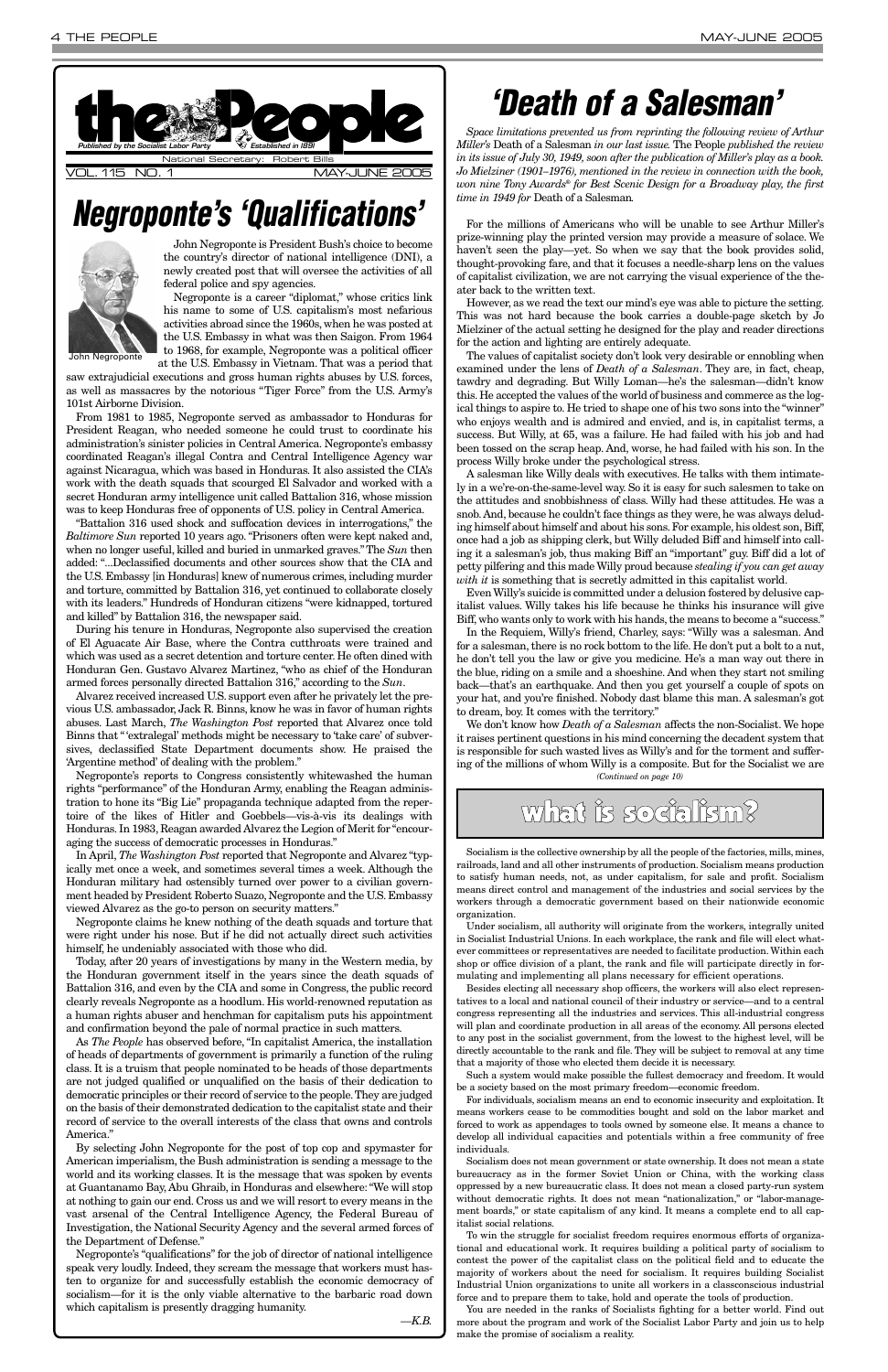s a feature of our celebration of the found-<br>
ing of the original Industrial Workers of<br>
the World (IWW) 100 years ago, we pub-<br>
light halong an address by David Da Leon to the ing of the original Industrial Workers of lish below an address by Daniel De Leon to the members of the Socialist Trade and Labor Alliance (ST&LA) and printed in the *Daily People* of April 23, 1905. The occasion for De Leon's address was an invitation the ST&LA had received to attend the convention where the IWW would be established and organized in June 1905, and a discussion that had grown out of that invitation and the manifesto, or

declaration of principles, that accompanied it. The ST&LA was the first labor union in the United States to organize on the principle of the class struggle and to call upon the working class to unite economically and politically to abolish capitalism and establish socialism. The ST&LA's principles, tactics and goal were succinctly stated in a Declaration of Principles adopted at its founding in December 1895 and also reprinted in this issue.

The IWW, at its inception, seemed to hold great promise for the American working class and the socialist movement. Those early hopes were dashed within four years, however, by the combined efforts of the capitalist class, the American Federation of Labor (AFL) and its allies within the leadership of the so-called Socialist Party (SP), and the anarchist element that was present within the IWW from the outset. It was the last named that finally captured the remnant of the once promising IWW in 1908 and alienated all those who had responded and remained loyal to the principles enunciated by the founders through the Chicago Manifesto and the Constitution adopted in June 1905.

However, those developments

were years off and unforeseen in January 1905, when the famous Chicago Con-ference issued its Industrial Union Manifesto and invited the ST&LA to join with other unions and unionists to form what would become the IWW. Following the conference, and until the IWW's founding convention convened in Chicago on June 27, 1905, the industrial unionist manifesto and what it proposed stimulated discussion and controversy in unions and workers' circles throughout the country.

The manifesto (reprinted in full in our January-February issue) declared, among other things, that "craft divisions foster political ignorance among the workers, thus dividing their class at the ballot box, as well as in the shop, mine and factory,""hinder the growth of class consciousness of the workers, foster the idea of harmony of interests between employing exploit-er and employed slave,"and "permit the association of the misleaders of the workers with the capitalists...where plans are made for the perpet-uation of capitalism, and the permanent enslavement of the workers through the wage system." The manifesto went on to declare, "A movement to meet these conditions must consist of one great industrial union embracing all industries, providing for craft autonomy locally, industrial autonomy internationally and working class autonomy generally. It should be founded on the class struggle, and its general administration should be conducted in harmony with the recognition of the irrepressible conflict between the capitalist class and the working class.

"It should be established as the economic organization of the working class, without affiliation with any political party."

Although the manifesto did not specifically call for socialism and an end to capitalism, there was no doubt about that being the goal. The men who called the conference that issued the manifesto made that clear in November 1904, when William E. Trautmann, editor of the *Brewers' Journal*, and four other union officials met in Chicago and issued a statement declaring that recent developments had convinced them "that craft division and political ignorance are doomed...." The statement also declared "that working class political expression...must have its economic counterpart in a labor organization" capable of uniting all work-

ers on an industrial basis with the "cooperative commonwealth" of socialism as its goal.

Not surprisingly, this statement, and the manifesto that followed, prompted the AFL and its leader, Samuel Gompers, to attack the industrial unionists and the Socialists who sympathized with their aims. On April 2, 1905, for example, *The New York Times* reported Gompers as accusing the "Debs and De Leon factions of joining hands to disrupt the unions," and on May 7 the *Times* reported:

"Mr. Gompers is very angry at a Japanese Socialist named Katayama, who was brought here by the Debs Socialists and who attacked the American Federation of L, declaring that the eastern unions are not as progressive as those in the west. He [Gompers] characterizes

Katayama as a 'mongrel.'"

Eugene Debs, who had lent his name and prestige to the Chicago Manifesto, had gained fame as leader of the American Railway Union during the Pullman Strike of 1894, one year before the ST&LA was established. By 1905, he was also a leader of the Socialist Party, which was created in 1901 by a merger of the Social Democratic Party he established in 1897 with a group of former SLP members who had split the party in 1899. The Chicago Manifesto, as De Leon noted in his address to the members of the ST&LA, also seemed to

> hold out hope for a reconciliation between the two rival socialist parties, or at least between the SLP and the revolutionary element within the SP. That hope also proved futile, however, as subsequent events would show.

In the meantime, however, and outside the AFL and those within the SP that supported it, the debate over the Chicago Manifesto centered on the merits of its proposal for organizing the as yet unnamed IWW. The columns of the SLP's newspaper in New York City, the *Daily People*, carried dozens of letters from SLP and ST&LA members and other supporters who favored or opposed the proposal for various reasons.

The ST&LA and the Socialist Labor Party found plenty in the manifesto with which to identify. There was, for example, nothing new in the idea that the working class must unite on both the economic and political fields to achieve its emancipation from wage slavery.To that extent, the industrial union manifesto only repeated what the ST&LA had proclaimed in its Declaration of Principles. Even that proclamation was not entirely new. In 1871, Karl Marx, acting for the International Workingmen's Association, had written:

"The Conference recalls to the members of the *International*:

"That in the militant state of the working class, its economical movement and its political action are indissolubly united."

When the ST&LA received its invitation to attend the industrial union convention, a lively discussion on what role the ST&LA should play at that gathering led some members to ask De Leon for his views and what he would do in Chicago if elected as a member of the ST&LA delegation.

De Leon and nine other ST&LA members were elected at the ST&LA's national convention in June. Before then, however, De Leon undertook to respond to the questions raised by

publishing his "Address to the Members of the ST&LA."

## <span id="page-4-0"></span>*De Leon's Address* **To the Members of the ST&LA**

### *Why he supported proposals to merge the Socialist Trade and Labor Alliance into the Industrial Workers of the World in 1905*



Daniel De Leon

### AN ADDRESS.

To The Members of the Socialist Trade and Labor Alliance.

### *By Daniel De Leon.*

Fellow-members of the S.T.&L.A.:

From several of my fellow-members of the S.T.&L.A., letters have come to me asking whether, if our national convention, which meets early next June at Lynn, Mass., decides to send delegates to the industrial convention, that has been called to meet in Chicago on June 27th, I would consent to form part of the delegation.

Existing conditions render it imperative upon me to answer the question with something more than "yes" or "no"; and also that not those only who ask, but our whole membership should know. Moreover, this is the time to speak, and to speak fully, and I shall be all the more pointed because I am of the opinion that the occasion

raised by the proposed Chicago convention excludes the idea of "instructions." Even under ordinary circumstances "instructions" are unsatisfactory. Where they are needed, they are worthless, they are superfluous. He who wishes to evade his instructions can always find a loophole: no instruction net is imaginable through which a slippery customer could not squeeze out; on the other hand, the platform of an organization, together with its traditions, should be "instructions" enough, both to guide a delegate, and by which his organization can hold him responsible. Instructions, accordingly, will not stead at so critical a period as the one that the Labor Movement of the land is now traversing. For another thing, just because these times are critical, shifting conditions are apt to cause different interpretations of identical terms. The

*(Continued on page 6)*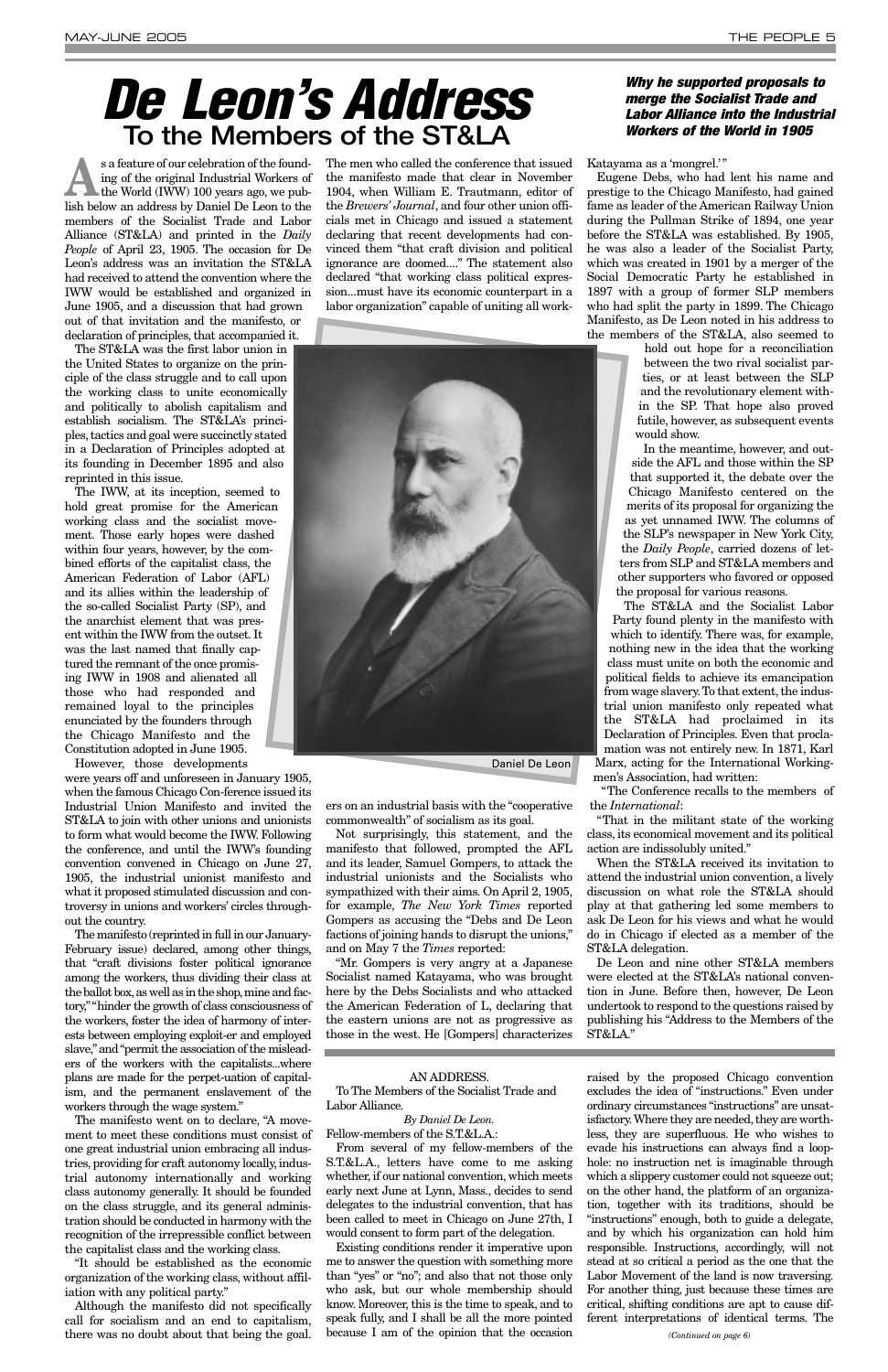same term may mean materially different things in different mouths.Accordingly, nothing short of a "confession of faith," so to speak, can offer a guarantee either to a delegate that he is understood by his organization, or to his organization that it is understood by him. Such a confession of faith I shall now make.

The argument is frequently heard: "The privately owned and steadily improving mechanism of production and distribution as steadily displaces Labor;an excess of supply in the Labor-Market has two inevitable results—first, it is bound to lower the price (wages) of Labor, consequently false is the economic foundation of a strike for better pay, such an attempt is foredoomed to failure; secondly, the excess of idle Labor is a reserve quarry upon which the capitalist can draw with more or less ease for the forces that he needs to take the places of strikers; the two reasons combined point to the inevitable present and increased future impotence of the economic organization, or Union."

The reasoning is only partially true, substantially false. How false the reasoning is may be incidentally judged from the circumstance that, although the leaders of "pure and simple" Unionism are not generally as disregardful of appearances as were the late P.M. Arthur of the Brotherhood of Locomotive Engineers and Bobby Howard of the Spinners' Union, who flaunted their affluence in the public eye, it is well known that they all amass a fortune, provided their incumbency be long enough.Where do they get it? The capitalist does not pay for nothing.What does he pay them for? He pays them for keeping the Union stuck fast in the ruts where the failure, pointed out in the above defective reasoning, is natural and inevitable. And why does he pay? Just because, instead of failure, success would crown the efforts of the Union if, instead of the wheels of its train being deep in the ruts of muddy ground, they stood upon the smooth steel-tracks of the revolutionary roadbed.The failure to grasp, what may be termed the Social topography of Capitalism in a thoroughly capitalist nation like America, is accountable for the failure of shallow men to grasp the power, and, with it, the mission of Unionism.

It goes without saying that the Union, whose goal is harmony between the Capitalist Class and the Working Class, stands upon economically and sociologically false foundation when it strikes for better pay: to grant capitalist premises and then bristle up against their results can obviously be followed only by failure: it is a footin-the-mouth posture. But it does not equally follow that the Union, whose goal is the overthrow of Capitalism, stands upon equally economic and sociologic false foundation when it strikes for better pay. To expect an unsupported ball to rest on an inclined plane, let alone rise higher, is absurd: the expectation reveals a lack of knowledge of the "lay of the land"; but it is not, therefore, absurd to expect the ball to hold its own and roll up to the top, if, the "lay of the land" being known, the necessary measures are taken to counteract the law of gravitation, and propel the ball upward to where it can be brought into stable equilibrium. The comparison brings out the fallacy that underlies the plausible claim of the labor-fakirs and the "Intellectuals" that the Union can only attend to "present needs," the "needs of the moment," and that all attempts to broaden the Union's vision is "fine-spun theory" that can not engage the Union-man's attention. The plight that "pure and simple" Unionism has left the Working Class in should be a sufficient answer —unless the position is taken that the emancipation of the Working Class is an impossibility, leastwise by itself. This alternative must be dismissed: it is untrue to historic evolution. The plight that "pure and simple" Unionism has left the Working Class in proves that, not unless the mission of Unionism is kept in mind, in other words, not unless the Union is switched upon the revolutionary track, can the ball be expected even to keep its place on the inclined plane of the capitalist hill, but will ever roll back, down to the bottom, where it now is.

At this point the sapient "Intellectual" sneers. His loose grasp of the Social Question immediately raises before his eyes the police, militia, military and gatling guns on paper of the capitalist mechanism of government, and causes him to give the grotesquest of interpretations to the Marxian principle that "The Labor Movement is essentially political." He jumps to the conclusion that the ballot is all that is wanted. The "Intellectual" seems not to realize that the identical police, militia, military and gatling guns on paper will at the right moment bar his own way at the hustings unless he becomes a political fakir, in other words, sacrifices the emancipation of Labor to personal political preferment and personal glitter. The light-weight "Intellectual" is too much possessed with what Marx termed "parliamentary idiocy" to heed, or is too bent upon his own personal advancement, to preach and act up to the fact. The "political aspect"of the Labor Movement lies in its revolutionary NATURE, not in any of the methods that it might adopt; nor is there, despite the importance of the ballot, anything more cravenly reactionary than the ballot, without MIGHT to back it up. That MIGHT nothing can supply to Labor except the class-conscious, and, consequently, revolutionary economic organization of the Working Class—and that might would be amply to the purpose.

In America,capitalist society has reached fullest development—politically as well as economically. For that very reason,paradoxical as the statement may appear, Capitalism, so far from being strongest in America, is here most vulnerable. The day when all the means of production and distribution will be under one hat is only a theoretical day: the feudal grandees of modern America are waging a positive White and Red Roses mortal feud among themselves; coupled with that are the freedoms—political, of speech and of the press that the country still enjoys, and that are enjoyed in none other to the extent that they are enjoyed with us.These are conditions that can bloom only in a country of untrammeled Capitalism.They are so many weapons that lie ready at hand for the Union; but they are weapons that either break in the Union's hand, or whose points are turned against itself, if used for any but an uncompromising revolutionary purpose. There is not an industry—the larger ones conspicuously, the smaller ones substantially so—that is not criminally guilty, even under capitalist laws,—as shown in these very days by the revelations on the Gas Company in this city, the Equitable Life, the Standard Oil, etc.,—purely a feature of wellrounded capitalist society; consequently, there is not an industry before whom a revolutionarily conducted strike would stand impotent as the strikers of "pure and simpledom" do. Moreover, the floating mass of wild-eyed "reformers," now missionless, will have found its mission: visionary as the "reformer" is, his conduct ever disturbs capitalist equanimity from within: the straightforward and well-aimed blows of Labor on the economic field would fire the "reformer" into antics most perilous to the capitalist concern involved: the simultaneous political unity of Labor, possible only then, would add grist to the mill of the tribulations of the capitalist establishment struck against: finally, what with all that, and the further fact, a fact of deepest significance, that—as betrayed by the above referred to Gas, Equitable Life, Standard Oil, etc., squabbles—there is not a capitalist magnate whom some other magnate is not "lying in wait for," and must "lie in wait for," what with all that, the capitalist concern struck against by a revolutionary Union can not choose but yield ground.To-day, the capitalist cuts deeply into his profits with the bribes he flings at his Labor-lieutenants. The power of these being gone

or crippled, the capitalist will throw tubs to the whale of the class-conscious Union on strike.What it would be absurd for the "pure and simple" Union to demand—a higher price than the market quotations for the merchandise labor-power becomes supremely sound on the lips of a body that is organized for the purpose of wiping the human being "Workingman" clean of the merchandise smudge that capitalism smears him with; and the demand is withal supremely sane when made by a body, the revolutionary spirit of whose organization brings the rest of the wage slaves into its fold, instead of barring them out, as the "pure and simple" Union does, and thereby challenging and urging them to break its strike. The stream of the wealth that now flows into the private channels of the fakir's pockets, and only works a corrupting, would be turned into the channels of the rank and file's pockets, and would have a stimulating effect. But in order to accomplish this end, the economic organization must, indeed, be a Union of the Working Class.

The lures in the path of the workingman, tending to draw him from the direct forthright, are so numerous that, at first blush, it would seem next to impossible to draw the Working Class into a revolutionary Union and keep them there. These lures rise of themselves like will-o'-the-wisps from the surrounding quagmires of Capitalism, and the agencies of the capitalist class are ever on the alert to raise additional ones, either for the general purpose of fettering him in the ignorance of his class condition, or for the specific purpose of exploiting him politically, or for the purpose of leading him off the scent when he is in hot pursuit of the oppressor—on the same principle that bullfighters draw the enraged animal aside by fluttering a disturbing rag before his eyes when he crowds one of their companions too closely. How is the workingman, the hard-worked, tiredminded workingman to acquire the vast knowledge, that, at first blush, it would seem one must have in order to guard him against these innumerable lures? It is an error that the knowledge need be so vast. Providence has vouchsafed to the Working Class the boon that it denied to the tyrant of old, who prayed that his enemies may have but one neck that he may cut them all off at one blow of his sword. No separate information is needed to cut off the head of each separate lure as it rises. Innumerable as these lures be, they all stand on one neck—the wage-slave condition of the workingman.

The knowledge that he is a merchandise in the world's market, that the price of his merchandise is bound to decline by reason of the increase in the supply, due to the private ownership of the ever improving social tool that his class needs to work with; the knowledge, accordingly, that wages are the workingman's chain, that the size of his chain is bound to shrink and shrink,—that knowledge is simple and easy enough to acquire. It points directly to the path he must strike—the path that shall place the social mechanism of production in the hands of his class, that trains him to strike the blow that will strike off his chains as a wage slave, and that leads him to no effort that does not actually look in that direction; it, accordingly, points to the structure of economic organization that alone can secure his emancipation—the Union that plants itself upon these principles; that, as a consequence, embraces his whole class; and that, as a further consequence, jointly strikes at the ballot box, under the device of the unconditional surrender of the Capitalist Class, while it drills his own class into the body requisite to make that ballot good. Obviously, such a Union is structurally different from the "pure and simple" Union. No lures can prevail against it: their heads are cut off automatically as fast as they rise.Even industrialism, superior as it is in possibilities to craftism,would not of and by itself fill the bill.The form without the essence would be no real improvement. Upon all these matters I believe no serious difference of opinion will be found among us. Should the Chicago convention fall short of this standard—a fear that the Manifesto calling the convention does not justify,—then all that convention

# *. . . De Leon's Address*

### *(Continued from page 5)*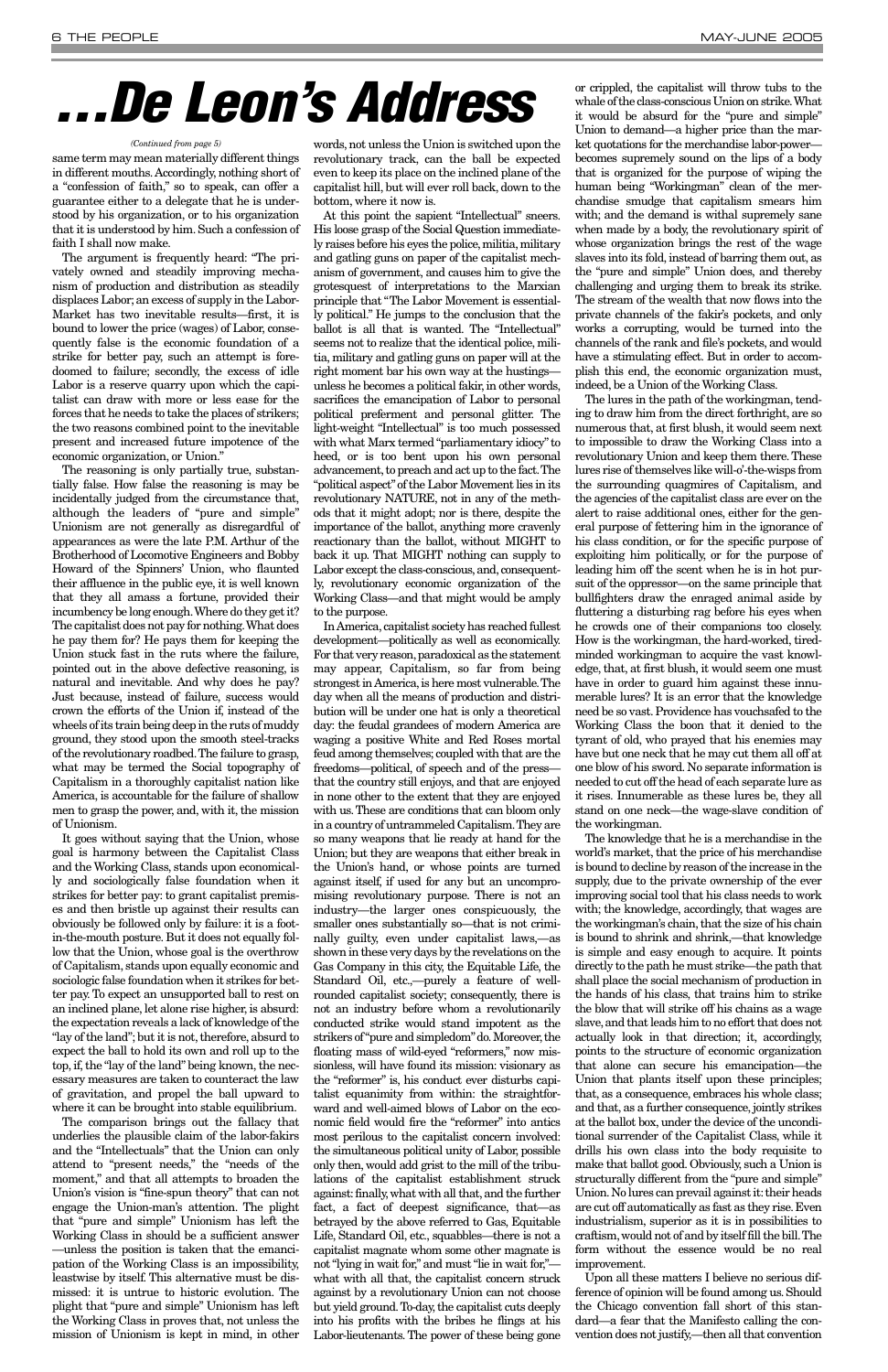would accomplish would be to justify the forecast that the hierarchical line of succession, which may be said to have started with Terence V. Powderly, will not close with Samuel Gompers. The dove will have returned back into the Ark with the message that land is not yet in sight above the waters. The Socialist Trade & Labor Alliance delegation should forthwith withdraw.

But there is another line of thought that must be considered by us—a line of thought without clearness upon which, we would all be very much at sea. The line of thought that I have in mind is certainly upon your minds also. It is the line of thought suggested by that clause of the Manifesto which declares that the proposed new Union "should be established as the economic organization of the Working Class WITHOUT AFFILIA-TION WITH ANY POLITICAL PARTY."

When the S.T.&L.A. was organized there was but one political party that flew the colors of Socialism—the Socialist Labor Party; the S.T.&L.A. affiliated itself with the S.L.P. Since then, another party has risen which, although it sails under three different names, everywhere flies the colors of Socialism. We know what that party is: its foundation, in so far as it has any, is the A.F. of L., whose emblem, the Arm with the Torch, it instinctively and even deliberately adopted; its policy is "possibilism," which means log-rolling with fakirism on the economic, and, consequently, with capitalist candidates and principles on the political field—and it has bravely lived up to its policy; its press resembles a row of fishermen, each with his private line in the waters of the Labor Movement fishing for private gain; its principles vary according to latitude and longitude; its vote is largely typified by the Wichita, Kans., Social Ethics, which preaches, not even bourgeois radicalism, but downright populism;another portion of its vote is pronouncedly "radical bourgeois";—in other words and to sum up, it is a drift-sand party, with no reason of being in America, bound to be scattered by the logic of events, and, already seen to-day in a wild turmoil of dissension, with its vote collapsing almost everywhere, and bearing out what I stated last summer in my report to the Amsterdam Inter-national Socialist Congress that it "may be said to have fairly entered upon its period of dissolution" after the stand that the placemen and journalistic beneficiaries of the A.F.of L.in its last national convention compelled it to take. We know all that; but all is not said when that is said. A perceptible number of the element that that party drew to itself—whether the number be one-fourth or one-eighth of its vote—joined it in the belief, not only that it was really a party of revolutionary Socialism,but that its methods were superior to those of the S.L.P. and, consequently, would sooner lead to victory; that element was attracted wholly by Eugene V.Debs with his favor-

able record for "Union Smashing" attempted against the fossil Brotherhoods of railroad work-

ers; that element honestly and seriously wants Socialism; that element would be gladly welcomed in the ranks of the S.L.P.;—and that element is learning fast. What, in view of these facts—I consider them facts,—is the "treatment" applicable to the case?

I do not consider that there is one chance in a thousand of the Chicago convention's pronouncing for the so-called Socialist, alias Social Democratic, alias Public Ownership party.Should that fraction of a chance in a thousand happen, then, of course, there would be nothing for the delegation of the S.T.&L.A. to do but withdraw, and continue its independent stand until greater clearness shall prevail. But what as to the S.L.P.?

I am of the opinion that a motion to endorse the S.L.P. would be ill advised:—it would be a challenge to a conflict with the only element in the said S.P. upon which the Socialist Movement can be safely built, the Working Class element an element that is drawing nearer to us over the only bridge over which the Socialist forces in the land can march towards unity—the bridge of the class-conscious, revolutionary economic organization, of which our own S.T.&L.A., on one side of the stream, and the A.L.U., on the other, may be considered the piers. Consequently, if I am a member of your delegation to Chicago I shall not make such a motion.

Should such a motion come from any other quarter, I would deplore it; I would oppose it. I would oppose it for the reason just stated,and for the further reason that, even if such a motion prevailed, it could not be the result of mature thought. Healthy fruit does not ripen quite so fast.

But there is a third, and more important reason

that guides me on this head.—An act of "endorsement," by one body in the Labor Movement towards another on such matters, is an act of SELF-JUSTIFICATION. It is an act, not so much of approval for the benefit of the other, as it is an ATTESTATION OF THE APPROVER'S OWN TITLE TO A PLACE IN THE CAMP OF THE MILITANT PROLETARIAT. Now, then, when the Union, that the Manifesto justifies the expectation of seeing issue from the Chicago convention, is actually and finally born in the land, then the fact will be an evidence that the Labor Movement of America has reached that ripeness when, no longer the economic must justify itself to the political, but THE POLITICAL MUST JUSTIFY ITSELF TO THE ECONOMIC BRANCH OF THE MOVEMENT. It will be the evidence of the accomplishment, in the womb of the Movement, of a revolution akin to that which takes place in the mother's womb at about the seventh month of gestation, when the fetus, until then feet down, is by the law of gravitation turned around, head down, preparatorily to that next and final revolution that consists in birth. A Union such as America demands, will rather be the bar before which political organizations, that claim to be of Labor, will be summoned to justify THEIR existence;—nor will such a Union's decree in the matter be of doubtful weight; it is the only guarantee imaginable in political America against the decoy-duck political parties of Labor that everybody knows one capitalist party has periodically set up against the other: it is the only guarantee against the ever threatening danger of the centrifugal force, that may cause the non-wage-slave element—which will inevitably crowd into the political branch of the Labor Movement—to yield to the ambitious and self-seeking designs that they bring along with

them from their class, and split into rival political factions:it is the only guarantee for a united political vanguard of Labor. In short, the crude days when the S.T.&L.A. was compelled to make the demonstration of endorsing a political party will be past. Thenceforth it will be the political branch of the Movement that will be called upon to pronounce itself clearly, and by its pronouncement attest its title to the post of trust as the vanguard of the Labor Movement, or stand branded and collapse.

That this theory is founded upon experience may be gathered from two salient facts:—for one thing, the S.L.P., hounded and traduced by the Labor-lieutenants of the Capitalist Class from one end of the country to the other, has proved itself indestructible, even in point of votes, and its unterrified press—the largest of any in the political field, larger, in fact, than all the others put together—has continued its work with unabated,aye, with increasing effectiveness; for the other, the S.P., while denying the principle that a political organization, which claims to be of Socialism, is a reflex of some kind of economic organization, has been forced to render homage to the principle by seeking, however unsuccessfully, to conceal its Civic-Federationed A.F. of L. material foundation, and is now seen crumbling together with its base.

If the Union, which, it is to be expected, will be born at Chicago next June, is the ripened Union that the American Labor Movement demands, it will be thoroughly alive to the responsibility of its body towards the Labor Movement of the land. If, on the other hand, expectations are deceived, why bother about the "endorsement"?

There is just one consideration that may be made against the idea of the S.T.&L.A.going up in a new national Union "affiliated with no political party"—always, of course, supposing that the Union that will rise in Chicago will be what the Manifesto justifies the expectation of its being. That consideration is that the S.T.&L.A. endorsement of the S.L.P. will be dropped. That consideration is, however, purely sentimental. A thousand to one, the S.P. will be dumped at Chicago. In going up in the new Union, the A.L.U. does dump the S.P.,alias S.D.P.,alias P.O.P.In fact,it has dumped the thing already,by again and again pronouncing it a "scab-herding" concern, and proving the charge. It is otherwise with the S.L.P. and the S.T.&L.A. Never did the S.L.P. give the S.T.&L.A. cause for any such charge; never was any such charge made by it. By going up in the expected new Union, "without affiliation with any political party," the S.T.&L.A. element does not dump the S.L.P.; it preserves for the S.L.P. all its respect, admiration and enthusiasm; it simply joins the revolution that I have pointed out above as indicative of a long step forward in the Labor Movement of the land. These are my views in the matter; I have expressed them fully, and I hope clearly. Should they be substantially yours, I shall feel proud to receive your mandate as a member of your delegation to the Chicago convention. If, however, in any important respect, your views differ from mine, then I must request you, in justice to myself and to you, to drop me from the list of candidates.

> Yours fraternally, DANIEL DE LEON

### **DECLARATION OF PRINCIPLES** of the Socialist Trade and Labor Alliance

"WHEREAS, In the natural development of capitalism, the class struggle between the privileged few and the disinherited masses, which is the inevitable and irrepressible outcome of the wage system, has reached a point where the old forms, methods and spirit of labor organization are absolutely impotent to resist aggressions of concerted capital, sustained by all the agencies of government, and to effect any permanent improvement in the condition of the wage earners, or even to arrest for any length of time their steady and general degradation; and

"WHEREAS, The economic power of the capitalist class, used by that class for the oppression of labor, rests upon institutions essentially political, which in the nature of things cannot be radically changed, or even slightly amended for the benefit of the working people, except through the direct action of the working people themselves economically and politically united as a class;

"THEREFORE, It is the class, conscious of its strength, aware of its rights, determined to resist wrong at every step, and sworn to achieve its own emancipation, that the wage workers are hereby called upon to unite in a solid body, held together by an unconquerable spirit of solidarity under the most trying conditions of the present class struggle. As members of the Socialist Trade and Labor Alliance of the United States and Canada, we shall constantly keep in view its great object, namely: The summary ending of that barbarous struggle at the earliest possible time by the abolition of classes, the restoration of the land and of all the means of production, transportation and distribution to the people as a collective body, and the substitution of the Co-opertive Commonwealth for the present state of planless production, industrial war and social disorder; a commonwealth in which every worker shall have the free exercise and full benefit of his faculties, multiplied by all the modern factors of production."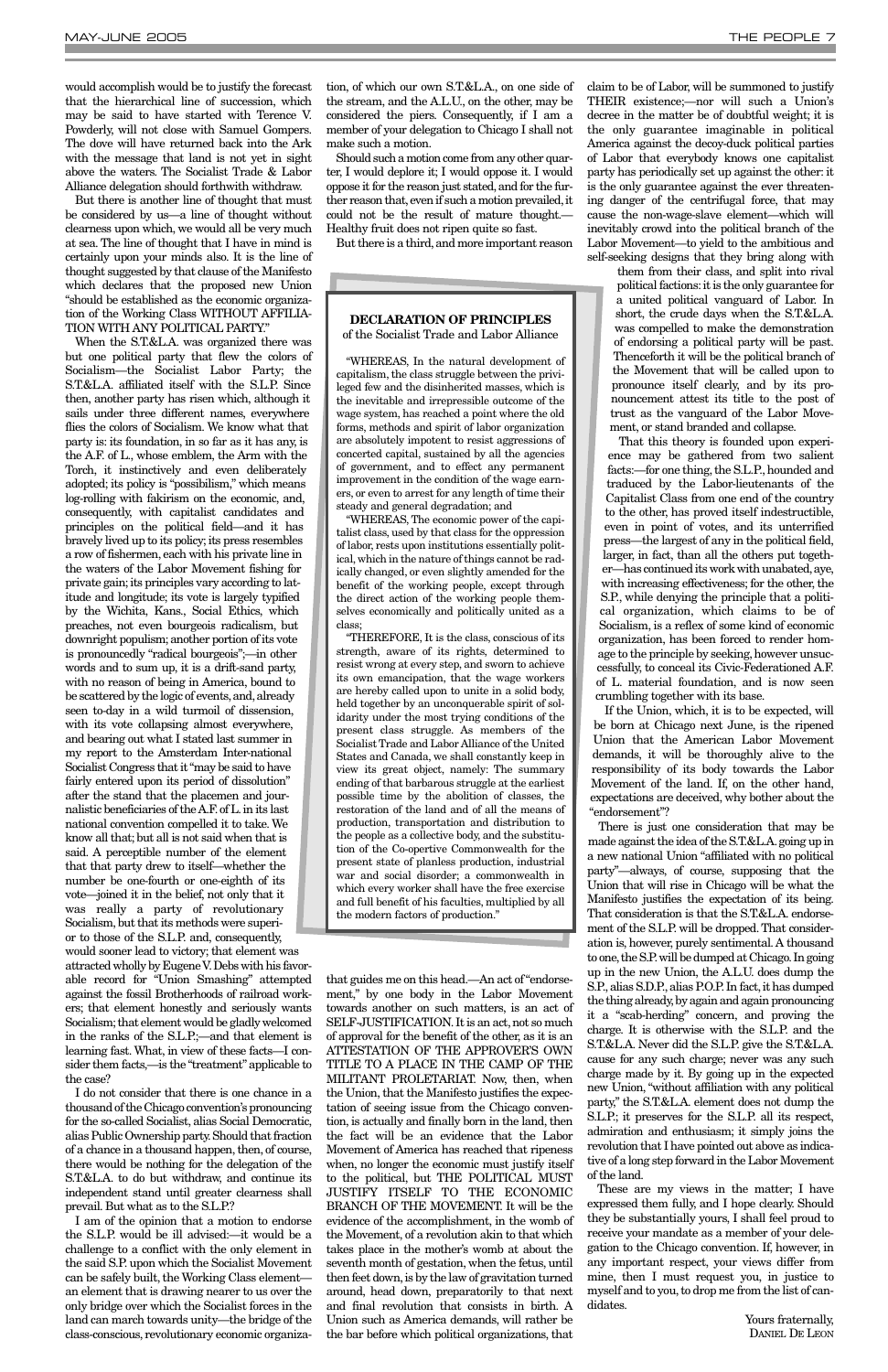for those people who have retired,and if we've got anything left over, we spend it on things other than Social Security.... And what's left are a pile of IOUs, paper."

The "crisis" is a straw man conjured up by opponents of Social Security who wish to see their taxes spent on war and other projects more important to the ruling capitalist class than providing a pittance per person to the elderly, to (as of 2002) over 3 million spouses and children of retirees, to 5.5 million disabled workers and 1.7 million of their spouses and children. The Bush administration's plan for cuts and other changes to the system is an attempt to knock that straw man down and accomplish those ends.

According to a recent Social Security trustees' report, "the program can pay all benefits through the year 2042, with no changes," a report from the independent Center for Economic and Policy Research said recently. "Even after 2042 the program would…be able to pay retirees a higher...than what current retirees receive." Moreover, the report noted, "The assessment of the nonpartisan Congressional Budget Office (CBO) is that Social Security...can pay all benefits through the year 2052 with no changes." "By either measure," the CEPR report continued, "Social Security is more financially sound today than...throughout most of its 69-year history."

The seed of truth from which ruling-class propagandists have conjured the "crisis" is that today, because more retirees are in the pipeline and people are living longer, it is necessary to raise the Social Security tax to cover benefits. But the CBO estimates that "Social Security can be made solvent throughout its 75-year planning period with a tax increase that is less than one-quarter as large as the one in the eighties," according to the CEPR.

That's what the big fuss is all about.The reactionary elements of the ruling class represented by the Bush administration, who are more than willing to fund the Iraq war and arm the nation to the teeth, aren't willing to fund an increase in the Social Security tax to assist the nation's neediest. It's really nothing new.

The wealthiest segment of the U.S. population, the wee, tiny class—relatively speaking that owns and controls nearly all the wealth produced by the working-class majority of the country has whined about coughing up the dough for the Social Security system ever since it became a thorn in their sides in the 1930s.

The more crafty among this capitalist class realized, as did President Roosevelt when he introduced the reform, that "Social Security" provided more security for the capitalist class than the working-class majority. That, in fact, was why it was introduced. "Reform if you would preserve," preached Roosevelt to the less crafty among his class when proposing his New Deal reforms as a stimulative solution to the vice-like grip the Great Depression had around world capitalism's throat at the time.

But the more intellectually challenged elements of the capitalist class just didn't understand.All the poor things could see was more of their hoarded wealth headed out the door, ostensibly to benefit the very workers considered by many in this parasitic capitalist class to be an albatross around their necks rather than the real source of their wealth.

The debate continues today, and the meanspirited ire of their idle grandparents has been handed down to the present generation of the idle rich.They've whittled and whittled, raising the retirement age and trimming benefits relative to the value of the dollar, but they've just never found the right wedge to completely overpower the votes of those segments of the working class that happen to benefit a little from Roosevelt's desire to save capitalism.

Their latest drive attempts to bolster a wedge they've used before—playing young workers against old—by cranking up the hue and cry of "Crisis!" in the mix. Those seeking the "fix" (the cuts) can be counted on to step up their efforts in the months ahead. "'It's all going to be moving very fast,' said one Senate Republican leadership aide of the push for Social Security [reform] in the next few months," the publication *Roll Call* noted recently.

That makes it all the more important that workers—especially younger ones—heed the warning of Socialists that cuts in Social Security payments for elderly and disabled workers and the neediest children will do absolutely nothing to improve the lives of younger workers.

Moreover, cuts today will do nothing to ensure that Social Security will be there for today's younger workers when their time comes, since what the political state gives it can just as easily take away.

To anyone delving beyond the propaganda, it is abundantly clear that the real motivation in cutting back Social Security payments stems from the overall economic interests of the capitalist class. The "crisis" of Social Security is a crisis for capitalists only.

The proposals to cut—and perhaps eventually abolish benefits—are a confession that the well-being of the elderly and disabled, like that of all working people, cannot be secured under an economic system based on private ownership and control of the means of life by a tiny capitalist minority, and on the robbery of workers such a system allows.

Providing a comfortable retirement for older workers and the highest possible standard of living for all working people requires the abolition of capitalism. It requires the building of the economic democracy of socialism, under which the means of life will be collectively owned and democratically administered by the producers themselves.

*—K.B.*

# *. . . Social Security Cuts*

#### *(Continued from page 1)*

mensely facilitated means of communication, draws all, even the most barbarian, nations into civilization. The cheap prices of its commodities are the heavy artillery with which it batters down all Chinese walls, with which it forces the barbarians' intensely obstinate hatred of foreigners to capitulate. It compels all nations, on pain of extinction, to adopt the bourgeois mode of production; it compels them to introduce what it calls civilization into their midst, i.e., to become bourgeois themselves. In one word, it

creates a world after its own image."(*Communist Manifesto*).

In other words, capitalism brings imperialism, and from which it takes no stretch of the imagination to recognize that imperialism brings war. American history, with numerous wars and acts of aggression against other nations, is nothing less than a bloody confirmation of this Marxian insight.

War is romanticized and glorified in our capitalist society to sell it to the working class. Beneath the romance and glory, however, we see that war is a horrible but inevitable tool or strategy in service of ruling-class profit. This brings us to the second example of euphemisms adopted by our bourgeois masters and propagated by their editorial sycophants to ensure that workers serve as cheerleaders for corporate crimes.

Professor of English and euphemisms expert Dr. William Lutz has called this one the "doublespeak coup of the century." He is referring to the fact that, for over 150 years, the United States had a Department of War.Then, in 1947,

the Department of War became euphemistically renamed the Department of Defense.

Don't be fooled by mystifying, manipulative language. Our ruling class is devoted to its own enrichment. It unleashes bombs and troops or economic sanctions upon any nation that opposes the corporate will. Democracy is not what capitalism is bringing to the world. Capitalism is imposing itself on the world—not simply by choice, but as a consequence of its own inner contradictions and compulsions.

Capitalism cares nothing for democracy in the abstract, and is concerned with democratic forms in politics only because they are the least self-destructive method of refereeing cockfights in the cockpit of capitalist competition.

Bush, Barone and others like them are devoted to exploitative, violent and criminal capitalism. Their words would enslave the minds of the proletariat.

The words of Marx and *The People* liberate us. We must build socialism.

# *. . . Democratic Rhetoric*

### *(Continued from page 3)*

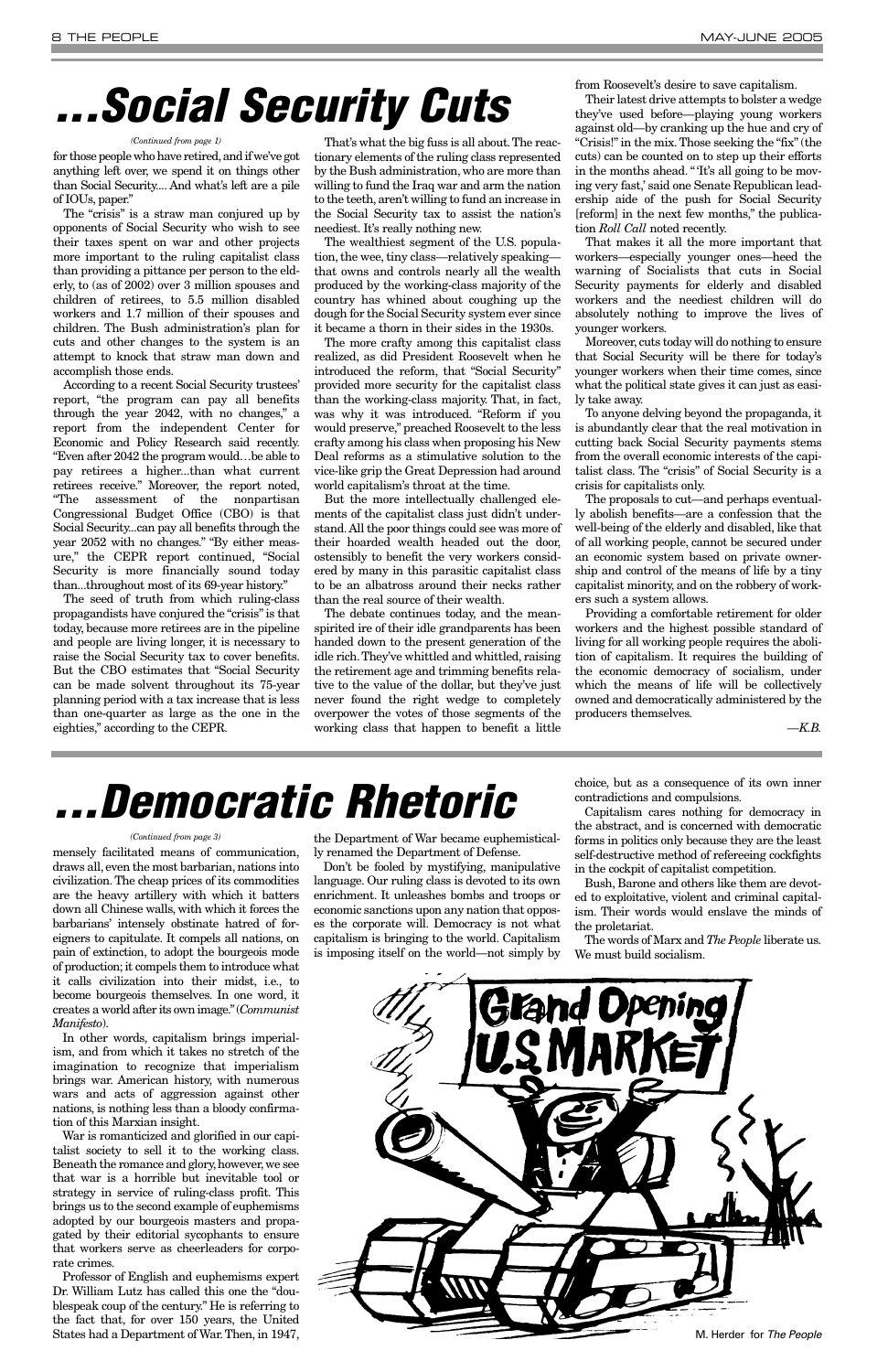sealed off the site to assess the damage and determine the cause of the accident.

OSHA and CSB officials are not strangers at BP's Texas City facility. Last year, for example, OSHA fined BP \$63,000 for 14 "serious safety violations, including problems with the emergency shutdown system and employee training." This year, OSHA cited BP with additional violations after two employees were burned to death. (*Dallas Morning News*, March 25) BP managed to negotiate the \$63,000 fine down to a "naughty boy" tongue-lashing amounting to \$13,000, proving that the company knows how to fix things when it has a mind to. Having fixed that problem, BP decided to contest the measly \$109,500 fine levied against it after the two burning deaths. The repeated incidents at the Texas City and other BP facilities should make the CSB's job easy. OSHA regulations do not work, and its regulators clearly are less proficient at what they do than BP's lawyers are at what they do. Workers may wonder what the Paper, Allied-Industrial, Chemical and Energy Workers International Union (PACE) was doing during the period before and after this disaster occurred. For all we can tell, they were still in a celebratory mode over their newly forged "strategic alliance" with United Steel Workers of America (USWA). Indeed, as of this writing, PACE still had not posted a press release on the Texas City disaster to its website, but its yearold statement on its merger with the USWA was still there. When announcing that merger on March 24, 2004—just one day short of being precisely one year before the March 23 explosion—PACE President Boyd Young said: "PACE is known for creating strategic alliances with progressive companies who recognize the value of our union. If we can build such relationships with companies there is no reason why we cannot strategically build on common progressive values with a like-minded industrial union such as the USWA. United in a strategic alliance we can create exponential power for our membership in the areas of collective bargaining, servicing, organizing and legislative and political action."

One wonders if British Petroleum is one of the "progressive companies" Young had in mind. One wonders if the explosion at BP's Texas City refinery provides an example of how the newly acquired "exponential power for our membership" is being exercised.

Indeed, one wonders if the absence of workplace safety on the list of benefits "for our membership" was an oversight or a strategic omission to aid in forging "strategic alliances with progressive companies who recognize the [real] value of our union"—to them.

**S** hortly before the end of his term as secre-<br>tary of state, Colin Powell replied to a<br>reporter's question about United States tary of state, Colin Powell replied to a reporter's question about United States intentions in Iraq by saying, "We have never been imperialist."

> Fact is that with or without the "exponential power" that the USWA-PACE alliance supposedly brought "for our membership," the "union" has neither the will nor the structure to protect workers. Refinery workers are, similar to their comrades in the chemical industry, incredibly fractured, which in turn adds to the volatility of an extremely complex industry that otherwise requires very careful coordination and cooperation. Not only are workers disorganized among innumerable companies and among many different trades, but they also are fragmented along contract and company worker lines. At the time of the explosion, for example, there were 1,100 company employees and 2,200 contract workers at the site. Typically, company and contract workers are separated not only by contract, but also by simple association such as lockers and employee services, not to mention different unions if they belong to unionized contractors at all. This, of course, has everything to do with attempts to maximize profits for the BP capitalists, for by subcontracting, maintenance, food service, accounts, etc., capitalists take advantage of competitively priced elements in the production process. The most that PACE could do is complain that nonunion workers are not as good at what they do as dues-paying, card-carrying members

of PACE. That may be, but apparently PACE has yet to convince BP of what the company can gain from a "strategic alliance,"and according to one report it has convinced less than half of all Texas City's refinery workers that such an alliance would hold much for them.

As for the "left," it clings to the labor fakers with the same dogmatic tenacity that a cur clings to a bone. The Communist Party's *People's Daily World*, for example, had this to say:

"Use of nonunion contractors helps corporations enlarge their profits, but at a price in life and limb. Allan Jamail, an official with Pipefitters Union Local 211 in Houston, told *The New York Times* that refineries across Texas have become more dangerous as companies have increasingly used nonunion contractors to do difficult construction and maintenance work. Nonunion workers 'aren't as welltrained and did not have the job security to raise safety concerns with managers,' he said."

Well, as the 19th-century Democratic Party politician William Marcy ("Boss") Tweed is famously misquoted as saying: "What are you going to do about it?"

Nothing, of course, except to back the union

bosses who forge "strategic alliances" with "progressive companies" that exploit, kill, injure, maim and, in short, sacrifice workers before the golden calf of profit, then grumble for effect.

"Strategic alliance"is as good a phrase as any to describe what workers really need to force BP and other companies out of their sideline business of creating widows, widowers and orphans—not an alliance with the companies that exploit them and worse, but with themselves.

What workers need is a new union that recognizes the fact of the class struggle and organizes itself accordingly. They need a Socialist Industrial Union that embraces all workers. They need a union that aims at dismantling capitalism and building a new society in which safety on the job is not just a catch phrase tossed around by corporate and "union" con artists, but a fact, guaranteed by their own vigilance and the democratic power to enforce their will. Only then will workers be able to live in safety and the prosperity to which their skills and productivity entitle them.

### *By B.G.*

No doubt Secretary Powell was sincere in making that remark. The average American would surely and very promptly give the same reply to any inquirer who intimated that the United States had ever been imperialistic. Such responses, however, indicate a gross lack of knowledge of American history.

From the earliest days of the coming of the Europeans to the North American continent, the newcomers had surrounded and largely dispossessed the Native American inhabitants. The American Revolution freed the former colonists in America from British restraint against movement beyond the Allegheny Mountains into Indian country, for the British government had relinquished control over the western territory as far as the Mississippi River. White Americans began pouring over the Allegheny Mountains, grabbing up land and pushing the Indians off their own territory.

In 1803, President Thomas Jefferson purchased Louisiana Territory from France—the greatest real estate bargain in American history. This vast area comprised 828,000 square

miles and extended from the mouth of the Mississippi River in the south to its source in the north and westward to the Rocky Mountains. The area was populated by Native Americans. The French had only scattered settlements there, but they had gazed upon the land and considered it theirs. The American army fought bitter wars with the Indians of the region who were trying to protect their homeland. The army rounded up the protesters and sent them south to Oklahoma Territory—an area that was designated as a dumping ground for unwanted Indians.

For many years, the white inhabitants of the state of Georgia had looked covetously upon the land occupied by the Cherokee Indians, and particularly so when gold was discovered in Cherokee territory. President Andrew Jackson refused to protect the Cherokees against the Georgians. In 1838, President Martin Van Buren ordered the removal of the entire Cherokee Nation to Oklahoma.The U.S.Army rounded up all the Indians it could find and enforced the removal. Fifteen thousand Cherokees died on the long "Trail of Tears," as the westward march was called.

United States policy toward its original indigenous peoples is called ethnic cleansing.

Many white Americans considered it their "Manifest Destiny" ordained by Providence to fill up and control the entire continent.

As a result of the war against Mexico, 1846– 1848, the United States acquired the present southwest area westward to the Pacific Ocean, including the present states of California, Nevada, Utah, Colorado, Wyoming, New Mexico, Arizona, and Mexican approval to the previous annexation of Texas.

Once the continent was filled up with white people, Americans gazed westward across the Pacific Ocean where new conquests beckoned.

In 1887, the American sugar planters in the Kingdom of Hawaii forced a politically liberal constitution on the Hawaiian king and also a government strongly influenced by these same sugar capitalists, most of whom were descendants of early Christian missionaries to Hawaii. In 1890, the U.S. government passed a tariff act that wiped out any monetary advantages previously enjoyed by these sugar capitalists and gave a bounty of 2 cents a pound to Americangrown sugar. The planters were thus left out in the cold, for theirs was "foreign sugar." They were further enraged when a new queen came to the throne in 1891 and instituted a pronative policy.

The sugar capitalists, supported by John L. Stevens, the U.S. minister to Hawaii and U.S. Marines landed from a battleship in the harbor, fomented a "revolution," raised the Amer-*(Continued on page 10)*

# *. . . Texas City Blast*

#### *(Continued from page 1)*

# <span id="page-8-0"></span>*United States Has Long History of Imperialism*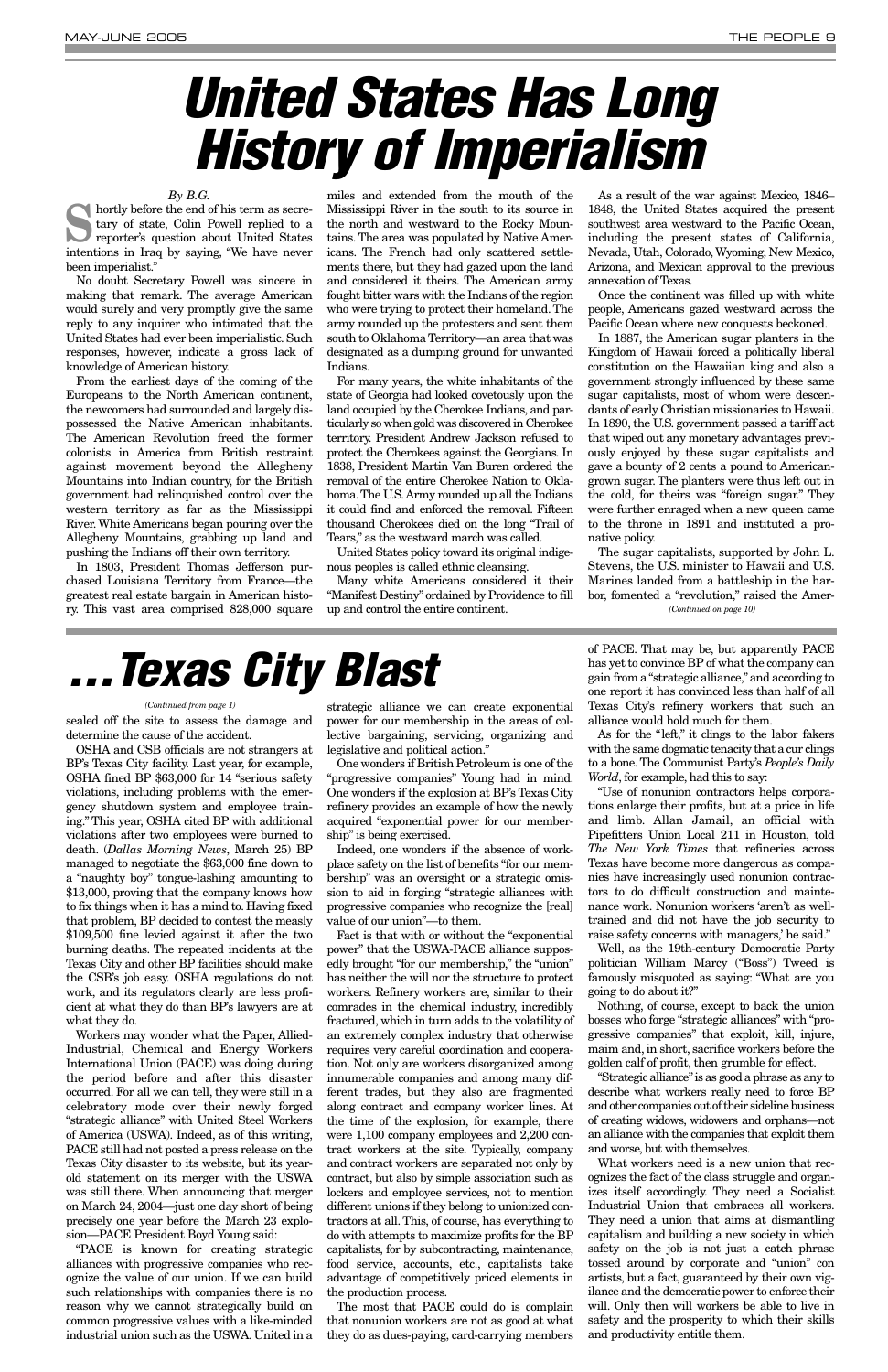ican flag and took over the Hawaiian government, asking for annexation by the United States. An investigator sent by President Grover Cleveland found that Hawaiians were opposed to the new government and the planters had maneuvered the cop in order to gain the sugar bounty. Cleveland was conciliatory and directed that the queen be restored to power and that amnesty be granted to the rebels. The planters refused and proclaimed the Republic of Hawaii in 1894 with planter Sanford Dole as president. Cleveland, reluctant to use military force against fellow Americans, recognized the new republic. Hawaii was annexed by a joint resolution of Congress in 1898.

In 1898, the United States went to war with Spain. Spain had a corrupt government in place in its colony of Cuba. The American battleship *Maine*, at rest in Havana harbor, mysteriously blew up. The best evidence points to a boiler explosion. Many Americans, however, believed it was the result of a Spanish mine. War was declared against Spain. The decrepit Spanish empire proved no match for the military might of the United States. The Americans attacked Spain also in its colony of the Philippine Islands, where

they were joined by Philippine revolutionaries anxious for American help to gain their freedom from Spain. Once Spain was defeated, the United States annexed the Philippine Islands and was faced with a long revolt by the disappointed freedom fighters. The United States did not grant freedom to the Philippines until July 4, 1946. But the United States held onto Puerto Rico as a result of its conquest in 1898.

A new type of American imperialism is evident around the world today: military imperialism, as distinguished from colonial imperialism. The United States has 725 military bases in 132 countries according to the Pentagon's *Base Structure Report*. These countries range from South Korea, Guam, Okinawa, Germany, Afghanistan, Pakistan, Kyrgyzstan, Uzbekistan, Tajikistan, Kuwait, Qatar, Turkey, Kosovo, Bulgaria, Ecuador, El Salvador, Aruba, Çuracao and, of course, Iraq. These bases represent the spoils of previous U.S. wars, from 1898 to the present, and are considered necessary to imposing the will of the United States upon any present or future adversaries.

Yes, Gen. Powell, the United States *has* been imperialist—and still is.

The SLP and the U.S.S.R.

An account of the SLP's attitude An important discussion of basic toward the former Soviet Union since the Bolshevik revolution of 1917. Explains why the SLP did not join the Third International and opposed Stalinism. Includes chapter on De Leon and the 1905 revolution.

61 pp.—75¢

After the Revolution: Who Rules?

Marxist concepts and of the fundamental content of a revolutionary socialist program. Discusses such issues as "the dictatorship of the proletariat," the role of a revolutionary party, the nature of the state, the tasks of working-class organization. 39 pp.—75¢

### The Nature of Soviet Society

Was the Soviet Union socialist? State capitalist? A workers' state? Or was it a new form of class society? This pamphlet discusses each of these theories and their implications, and presents the SLP's case that the former U.S.S.R. was a distinct form of class-divided society. 53 pp.—75¢.

**Order all three for \$3.00 (postpaid). Send your order to:**

This is my contribution of \$ for the Socialist Labor Party's 2005 New Publications Fund, which will help support the SLP's work. (Please make checks/money orders payable to the Socialist Labor Party and mail to P.O. Box 218, Mountain View, CA 94042-0218.)

**New York Labor News**

P.O. Box 218, Mountain View, CA 94042-0218

# *. . .Long History of Imperialism*

#### *(Continued from page 9)*

certain that *Death of a Salesman* will strengthen his resolution. It will fill with new mortar any cracks that disappointment and seemingly unproductive labor may have opened in his scientific convictions. *Death of a Salesman* is an artistic, poignant reaffirmation of an old indictment of capitalist society.To the Socialist it is a spur to redouble his efforts to build a world with values worthy of civilized man.

| ADULTS                                                                                                                                                                                          | <b>CHILDREN</b><br>CHICKEN PICATTA VEGETARIAN LASAGNA |  |
|-------------------------------------------------------------------------------------------------------------------------------------------------------------------------------------------------|-------------------------------------------------------|--|
| NAME <sub>—</sub>                                                                                                                                                                               |                                                       |  |
| ADDRESS                                                                                                                                                                                         | APT.                                                  |  |
| CITY                                                                                                                                                                                            | STATE____                                             |  |
| 7IP                                                                                                                                                                                             |                                                       |  |
| Please don't mail cash. Checks/money orders payable to the Socialist<br>Labor Party. Reservations must be made through the SLP, not the Holiday<br>Inn, and must be received by Friday, July 1. |                                                       |  |

### *Three About a Revolution Three About a Revolution*

\*

As if to confirm the view that *Death of a Salesman* is preeminently an assault upon the mind- and soulstultifying values set up by a society of commodity production and class rule, the May issue of *Fortune* magazine, an ardent defender of capitalism, carried a review of the play by A. Howard Fuller, *the president of the Fuller Brush Company!*

# *. . .Salesman*

#### *(Continued from page 4)*

directory

### **UNITED STATES**

**NATIONAL OFFICE—**SLP, PO Box 218, Mtn. View, CA 94042-0218; (408) 280- 7266; fax (408) 280-6964; email: socialists@slp.org; Web site: www.slp.org.

**BUFFALO, N.Y.—**Email Ron Ingalsbe: Wanblee27@aol.com.

**CHICAGO—**SLP, P.O. Box 1432, Skokie, IL 60076.

**CLEVELAND—**Robert Burns, 9626 York Rd., N. Royalton, OH 44133. Call (440) 237-7933. Email: slpcleveland@yahoo. com.

**DALLAS—**Call Bernie at (972) 458-2253.

**EASTERN MASS.—**Call (781) 444-3576.

**FRESNO, CALIF.—**Paul Lawrence, 851 Van Ness Ave., Suite 211, Fresno, CA 93721-3425. Email pauldlawrence\_184@ hotmail.com.

**HOUSTON—**Call (281) 424-1040. Web site http://houstonslp.tripod.com. Email: houstonSLP@frys.com.

**MIDDLETOWN, CONN.—**SLP, 506 Hunting Hill Ave., Middletown, CT 06457. Call (860) 347-4003.

**MINNEAPOLIS—**Karl Heck, 5414 Williams Ave., White Bear Lake, MN 55110-2367. Call (651) 429-7279. Email: k57heck @cs.com.

**NEW LONDON, CONN.—**SLP, 3 Jodry St., Quaker Hill, CT 06375. Call (203) 447-9897.

**NEW YORK CITY—**Call (516) 829-5325.

**PHILADELPHIA—**SLP, P.O. Box 28732, Philadelphia, PA 19151.

**PITTSBURGH—**Call (412) 751-2613.

**PONTIAC, MICH.—**Call (586) 731-6756.

**PORTLAND, ORE.—**SLP, P.O. Box 4951, Portland, OR 97208. Call (503) 226-2881. Web: http://slp.pdx.home.mindspring.com. Email: slp.pdx@ mindspring.com.

**S.F. BAY AREA—**SLP, P.O. Box 70034, Sunnyvale, CA 94086-0034. Email: slpsfba@netscape.net.

**SEABROOK, N.H.—**Richard H. Cassin, 4 New Hampshire St., Seabrook, NH 03874.

**ST. PETERSBURG, FLA.—**Call (727) 321-0999.

#### **AUSTRALIA**

Brian Blanchard, 58 Forest Rd., Trevallyn, Launceston, Tasmania 7250, Australia. Call or fax 0363-341952.

#### **CANADA**

**NATIONAL OFFICE—**Socialist Labor Party of Canada, P.O. Box 11091, Station H, Ottawa, ON K2H 7T9, Canada. Call Doug Irving at (613) 226-6682. Email: jdirving@sympatico.ca.

**VANCOUVER—**SLP, Suite 141, 6200 McKay Ave., Box 824, Burnaby, BC, V5H 4M9.

#### **GREAT BRITAIN**

Jim Plant, P.O. Box 6700, Sawbridgeworth, CM21 0WA, UK. Email: socliterature@btopenworld.com. Fax 01279-726970.

### **PUERTO RICO**

Call C. Camacho at (787) 26-0907. Email: redflags@coqui. net.

| State<br>$\frac{1}{2}$ $\frac{1}{2}$ $\frac{1}{2}$ $\frac{1}{2}$ $\frac{1}{2}$ $\frac{1}{2}$ $\frac{1}{2}$ $\frac{1}{2}$ $\frac{1}{2}$ $\frac{1}{2}$ $\frac{1}{2}$ $\frac{1}{2}$ $\frac{1}{2}$ $\frac{1}{2}$ $\frac{1}{2}$ $\frac{1}{2}$ $\frac{1}{2}$ $\frac{1}{2}$ $\frac{1}{2}$ $\frac{1}{2}$ $\frac{1}{2}$ $\frac{1}{2}$ |  |
|------------------------------------------------------------------------------------------------------------------------------------------------------------------------------------------------------------------------------------------------------------------------------------------------------------------------------|--|
| (Political contributions are not tax deductible.) Acknowledgments will be made in The People.<br>Please indicate if a receipt is desired: $\Box$ Yes $\Box$ No                                                                                                                                                               |  |

### Socialist Labor Party 2005 New Publications Fund

### **BANQUET** *Reservations*

### SLP • P.O. BOX 218 MTN. VIEW, CA 94042-0218

Enclosed is my check/money order in the amount of Please make the following reservations for the SLP's 2005 National Convention Banquet on Saturday, July 9, at the Holiday Inn in Santa Clara, Calif., at \$15 per adult and \$10 for children age 12 & under. Social hour at 5:30 p.m. Dinner at 7 p.m.

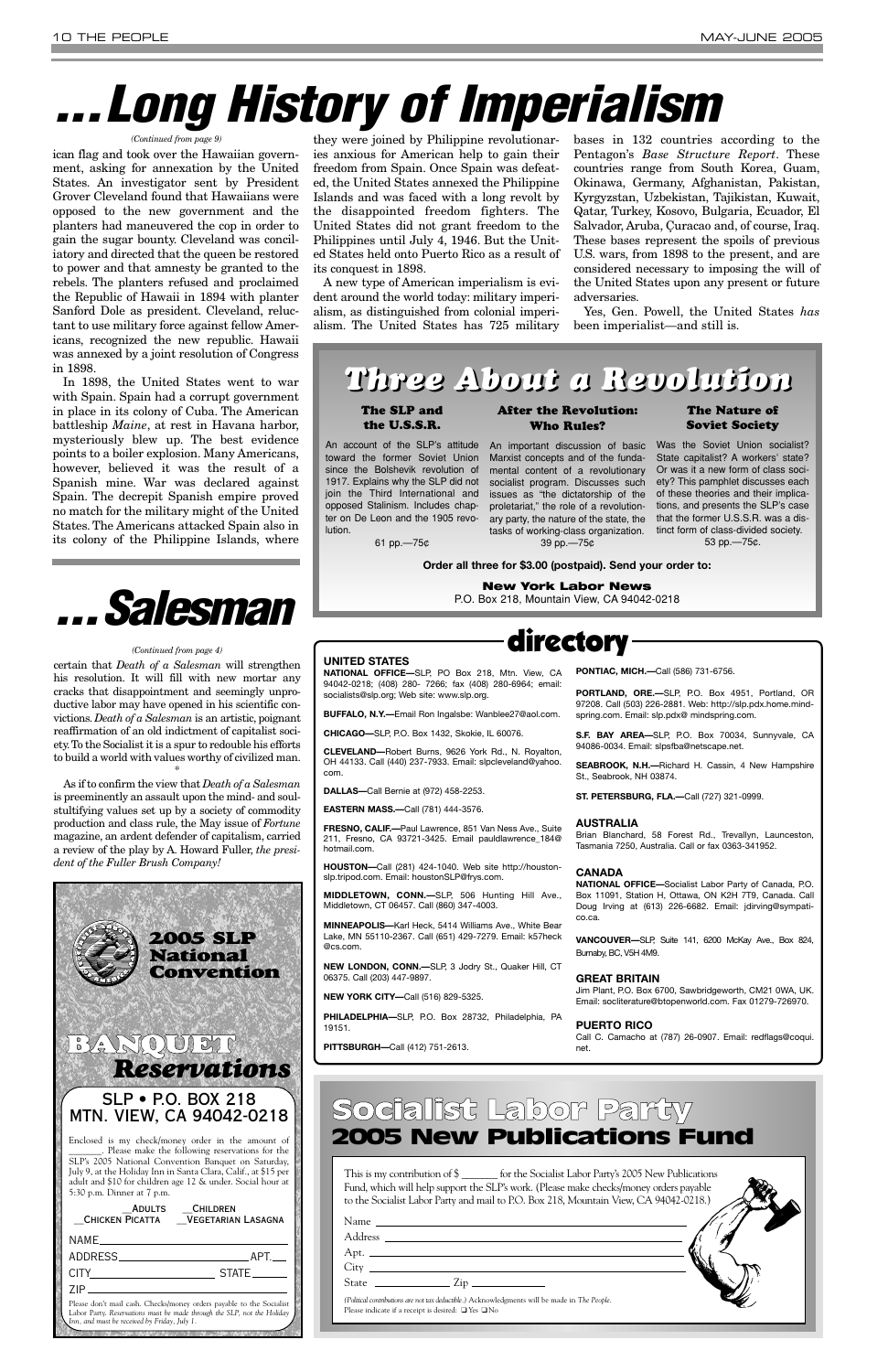Australian sheep dog, but neither would exist without the human labor historically spent to develop the special characteristics that distinguish domesticated variety sheep from their wild cousins and the sheep dog from the wolf. Indeed, many of today's farm animals could not survive if "returned" to the wild. Even wild animals removed from their natural surroundings for prolonged periods,or raised in captivity after some calamity befalling them or their natural habitats, frequently fail to readjust when released back into the wild. Domesticated animals, used, abused and removed from nature by millenniums, are not what their ancestors were. Drop them back into the forests or onto the plains and their chances for survival would be no better than dropping them into the ocean or shooting them off to the moon.

All that is true, but does all that give agricapitalists the right to subject cattle, sheep and poultry to unspeakable cruelties for the sake of profit? The standards of capitalist property rights say it does. The standards of common decency say it does not.

PETA is right to fight on behalf of animals. The poor creatures can hardly be expected to defend themselves, to fathom their role as social

wealth and chattels, to realize that they are being confined, manipulated, frustrated, exploited and slaughtered in the name of profit. Indeed, a majority of workers are nearly as oblivious to the source of their own exploitation and frequent slaughter at work or war.

Henry David Thoreau said that for every thousand people hacking away at the branches of evil, there is one attacking the root. PETA workers and supporters are flailing away at branches without looking to the root of the problem. In this sense, PETA is exactly like numerous other singular issue organizations that struggle for ecology, or peace, or feminism, or animal liberation, or gay/lesbian rights, or racial equality. In other words, by failing to acknowledge and confront an economic system that makes commodities of the earth and all its creatures, PETA is guilty of reformism and utopianism. PETA wants animal heaven in the middle of capitalist hell. PETA wants the lion to lie down with the lamb.

If ecologists, for example, look to the root of the problem of environmental degradation, what will they see? They will see that polluting the earth is good for business. If war resisters and peace advocates look to the root of the problem of war, what will they see? They will see that waging war is good for business. If the oppressed who rebel against racism and sexism and homophobia look to the root of the problem of discrimination, what will they see? They will see that dividing the working class is good for business. If the animal advocates of PETA look to the root of the problem of mistreatment of animals, what will they see? They will see that abusing animals is good for business.

As always, Marx shows us the way. "To be radical," he wrote, "is to grasp things by the root." PETA should radicalize itself. It should grasp the issue of animal abuse by the root and work for the abolition of capitalism.

Anonymous \$2; Richard Wilson \$1.75. Total: \$6,332.29

### *Press Security Fund*

Chris Dobreff \$450; \$100 each John & Mary Brlas "In memory of Lazar Petrovich," Nicholas Poluhoff; \$50 each Richard & Mildred Woodward "In memory of David Stickler and Sydney Boettcher," Roger Stoll; Robert Ormsby \$25; Sol Berman \$22; \$20 each Frank Cline, Phillip Colligan, Richard F. Mack; Berenice Perkis \$10; Ronald H. Harner \$6; Orville Rutschman \$5.20; \$5 each Glenn E. Jones, Michael Stanek, William E. Tucker, William Prinz. Total: \$898.20

#### *SLP Sustainer Fund*

Joan Davis \$800; \$300 each Chris Dobreff, Bernard Bortnick; Robert P. Burns "In memory of Conrad Gutermuth" \$160; Robert Burns "In memory of Mike Evanoff" \$160; \$100 each Michael Preston, Lois Reynolds; Warren & Nancy Carlen "In memory of Marie Grove" \$50; Section San Francisco Bay Area: Bill Kelley \$40; \$30 each Steve Littleton, Jill Campbell, Richard A. Aiken "In memory of John W. Aiken": Frank & Margaret Roemhild \$25; \$20 each Paul D. Lawrence, Archie Sim; George Gaylord \$2. Total: \$2,167.00

*Prisoner Subscription Fund* Tom Sanchez \$20; \$10 each Lois Kubit, Blake Bearden; \$5 each Marshall G. Soura, Jim Lehner. Total \$50.00

### *SLP Leaflet Fund* Reynold R. Elkins \$25.00 (Total)

*The People's Christmas Box Fund* George & Gloria Grove Olman "In memory of Theos & Marie Grove" \$500; \$200 each Willard E. Grove family "In memory of Marie Grove", Socialist Labor Party of Canada, Irene Schelin; Robert Ormsby \$25; Patrick McElhaney \$15; Harry E. Gibson \$10; Anonymous \$2.

Total: \$1,152.00

#### **Socialist Labor Party**

*Financial Summary*

| Balance (Dec. 31) $\ldots \ldots \ldots \ldots$ \$213,114.06 |  |
|--------------------------------------------------------------|--|
| Expenses $(Jan.-March)$ 24,986.25                            |  |
| Income $(Jan.-March)$ 15,380.26                              |  |
| Balance (March 31) \$203,508.07                              |  |
| Deficit for $2005$ \$ 9,605.99                               |  |

### (Feb. 12, 2004–April 15, 2005)

*New Publications Fund* \$500 each Mary Buha, Jack Radov, Anonymous; Irene Schelin \$300; Dr. Gerald M. Lucas \$295; \$200 each Roy K. Nelson, Joan M. Davis, Irene Louik; Karl Heck \$198; Tony Marsella \$150; \$100 each Walter Vojnov, Reynold R. Elkins, John & Mary Brlas, Dr. L. Miles Raisig,Anonymous; Section Cook County, Ill. (\$95): section \$60, George Frenoy \$30, Henry Coretz \$5; Walter Leibfritz \$91.32; \$80 each Lawrence Hackett, John S. & Rosemary Gale; Mildred Killman \$78; Archibald Sim \$75; Bill & Joan Kelley \$70; Harvey K. Fuller \$65; Norman K. Smith \$62; \$50 each S. Blanchard, Robert Ormsby, Richard Ernstein, Richard A. Aiken, Paul J. Bakulski, Mr. Valery Zaytsev, Mr. & Mrs. Walter Leibfritz, Mathew Casick, Leonard S. Minkwic Jr., Jane Christian, Gloria Grove Olman, Dimitre Eloff, Anonymous; Anonymous \$41; William H. Nace \$35; \$30 each Richard Deshaies, Jim & Nancy Kniskern, F.L. Kowalski, Douglas Cain; Jim McHugh \$28; \$25 each Warren Weston, Steve Druk, Steve & Nancy Kellerman, Mike Kowalski, Michael A. Wenskunas, Lloyd A. Wright, Ken Stibler, Joseph C. Massimino, John M. Lambase, Jill Campbell & Steve Littleton, James J. Schiller, James A. Barr, Jack Blessington, Herb Snitzer, Harley Selkregg, F. Cline, Diane M. Giachino "In memory of my father Herman Rhael," Daniel Kryk, Blake Bearden. Severino Majkus \$22.52; \$20 each Zigmunds Priede, Thomas Puszykowski, Sarah Haggard, Roger Caron, Richard Cassin, Michael Ogletree, Jim Lehner, Emil Bauman, Bruce Gard, Anthony Perrotta; Sydney B. Spiegel \$18; \$15 each Robert L. Schmitz, Robert A. Bloomer, R.M. Teunion, Patrick McElhaney, Marshall G. Soura, Juliette Jackson, Harold Madsen; Edmund J. Light \$12.50; Roberta Diamond \$12; \$10 each William Heinrich, Tillie Wizek, Roger Hudson, Robert M. Garavel, Robert Hatch, Paul L. Wolf, Milton A. Poulos, Michael K. Brooks, Matthew Rinaldi, Marcos Colome, Leo Rainer, Kenneth E. McCartney, Keith Ocamb, Joseph Viditch, Joseph T. Longo, John Adkins, James D. Reagan, Harry G. Segerest, Harry E. Gibson, Harry Buskirk, Guido Lenaerts, Gregory Kowalsky, George E. Gray, Edward Killian, David L. Nagel, Daniel Goodsaid, Dagfinn Sjoen, Clayton Hewitt, Anna Cantarella, Albert E. Atwell Jr.; Louis A. Modica \$8; Robert & Mandarsita Brothers \$6; William Sariego \$5.20; \$5 each Randy Fleming, Martin DeBella, Lavonne Lela, Kenneth Frisbie, Joseph J. Frank, Jack Lally, Donald Cuddihee, Anthony William Greco; \$4 each Don Patrick, Bernard Bortnick; Richard H. Cassin \$3;



# *. . .Factory Farming*

#### *(Continued from page 12)*



### **ACTIVITIES**

### **CALIFORNIA**

**Discussion Meetings —** Section San Francisco Bay Area will hold the following discussion meetings:

**Oakland:** May 14, June 11 & July 23, 3–5 p.m., Rockridge Public Library, Community Room, 5366 College St.

**Santa Clara:** May 21, June 18, July 16 & 1:30–4 p.m.; Santa Clara Public Library, Sycamore Room, 2635 Homestead Rd.

**San Francisco:** May 28, June 18 & July 30, 1:30–4 p.m., San Francisco Public Library, Conference Room, Grove & Larkin streets.

For more information please call 408-280-7266 or email slpsfba@netscape.net.

### **ILLINOIS**

**Rock Island—**Moderated discussion meetings willl be held on the following Saturdays:, May 7, 2–4 p.m. & June 4, 10 a.m.–noon, Rock Island Public Library, Community Room, 401 19th St.

### **OHIO**

**Discussion Meetings—**Section Cleveland will hold the following discussion meetings:

**Columbus:** May 15 & June 12, 1–3 p.m., Carnegie

Library, Meeting Room 1, Grant & Oak streets.

**Independence:** May 8, 1–3 p.m., Independence Public Library, 6361 Selig Dr. (off Rt. 21 [Brecksville Rd.] between Chestnut & Hillside). June 26, 1–3 p.m., Independence Days Inn, 5555 Brecksville Rd. For more information call 440-237-7933.

**Cleveland: Hessler Street Fair—**Section Cleveland will staff a literature table at this year's street fair, May 22–23, noon to dusk, on Hessler Street in University Circle.

### **OREGON**

**Portland: Discussion Meetings—**Section Portland will hold the following discussion meetings from 10 a.m.–12 noon at the Portland Main Library, SW Yamhill & 10th: Saturday, May14, "Corporate Influence on Higher Education: Science and Professors for Hire" (part 1) & Saturday, June 11, "Corporate Influence on Higher Education: The Corruption of Culture" (part 2). For more information call Sid at 503-226-2881 or visit the section's website at http://slp.pdx.home.mindspring.com.